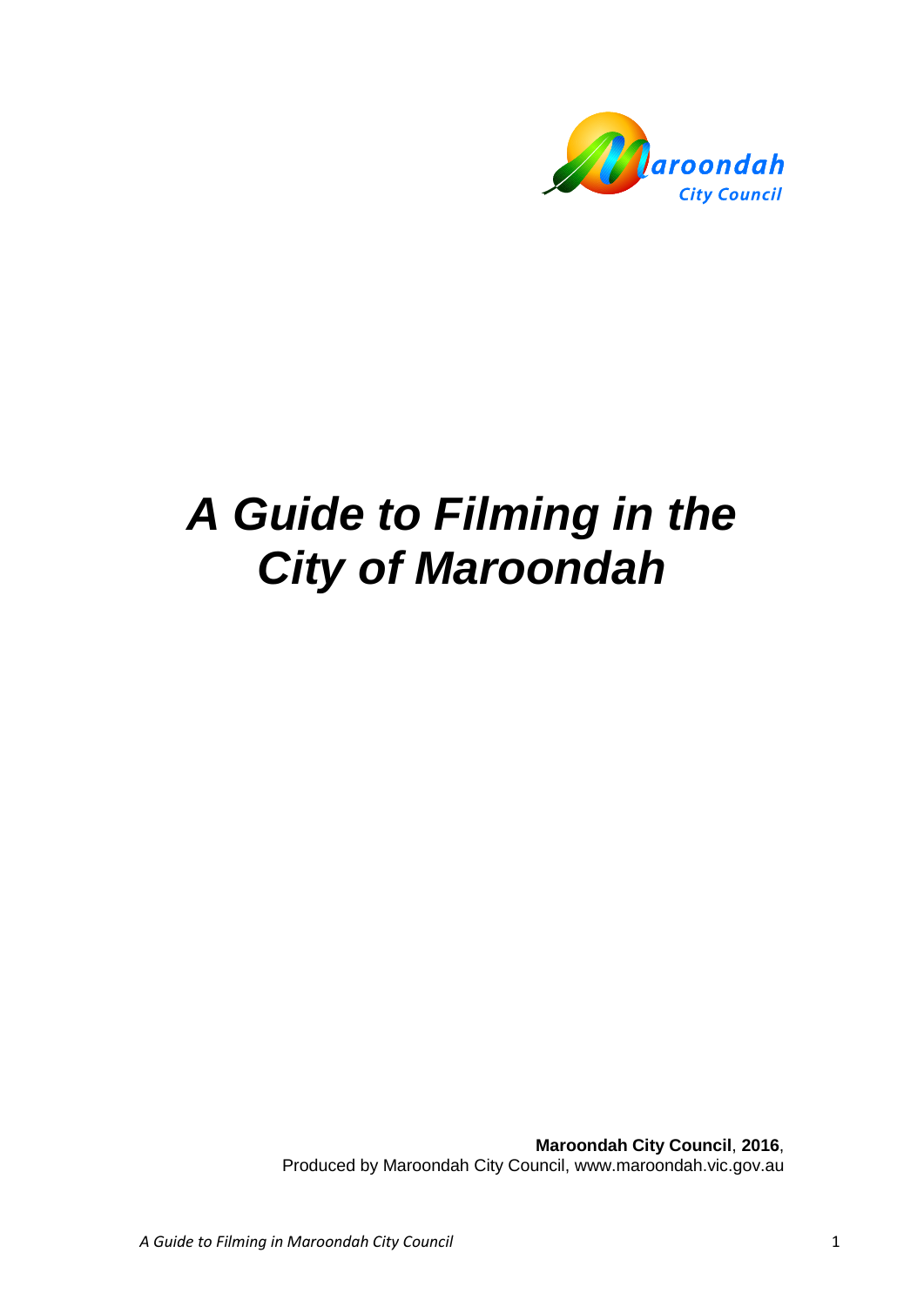# <span id="page-1-0"></span>**SECTION 1: Filming in City of Maroondah**

### <span id="page-1-1"></span>**Introduction**

Victoria is internationally recognised as a world-class screen production destination with excellent crews, stunning locations, film friendly location providers and exceptional production facilities.

In turn, screen production has a profoundly positive impact on the state and its residents - economically, culturally and socially.

This guide has been produced in partnership with Film Victoria as a resource for filmmakers seeking permits or approvals to film on public land within the jurisdiction of Maroondah City Council.

It covers the practical aspects of the approval process, from planning your production and applying for permits from a variety of public agencies, to the many resources available to assist you.

It reflects our ongoing commitment to supporting film and television production. We hope that you find the guide useful and look forward to assisting you in Maroondah City Council with your next production.

### <span id="page-1-2"></span>**Acknowledging City of Maroondah Traditional Land Owners**

Maroondah City Council, in the spirit of reconciliation, acknowledges that we are meeting on the Land for which the Wurundjeri people have been custodians for many centuries, and on Land which the Indigenous Australians have performed age old ceremonies.

We accept, respect and have shared with the Wurundjeri people in their customs of welcome.

The Wurundjeri people support the coming together of all people, respecting their individuality, to focus on a unified and cohesive nation.

### <span id="page-1-3"></span>**Why Film in the City of Maroondah?**

The state of Victoria is committed to supporting a vibrant and professional film and television industry. Maroondah City Council is proud to be supporting the screen industry and the opportunities it brings to businesses and the broader community.

We have many years' experience playing host to notable feature films, documentaries, television series and television commercials and are proud to facilitate a growing number of productions that choose to locate their filming in the City of Maroondah.

Communications and Marketing are able to provide advice and expertise on how to make the most of your time when dealing with Maroondah City Council, including information about specialised filming requirements.

We look forward to assisting with your production needs.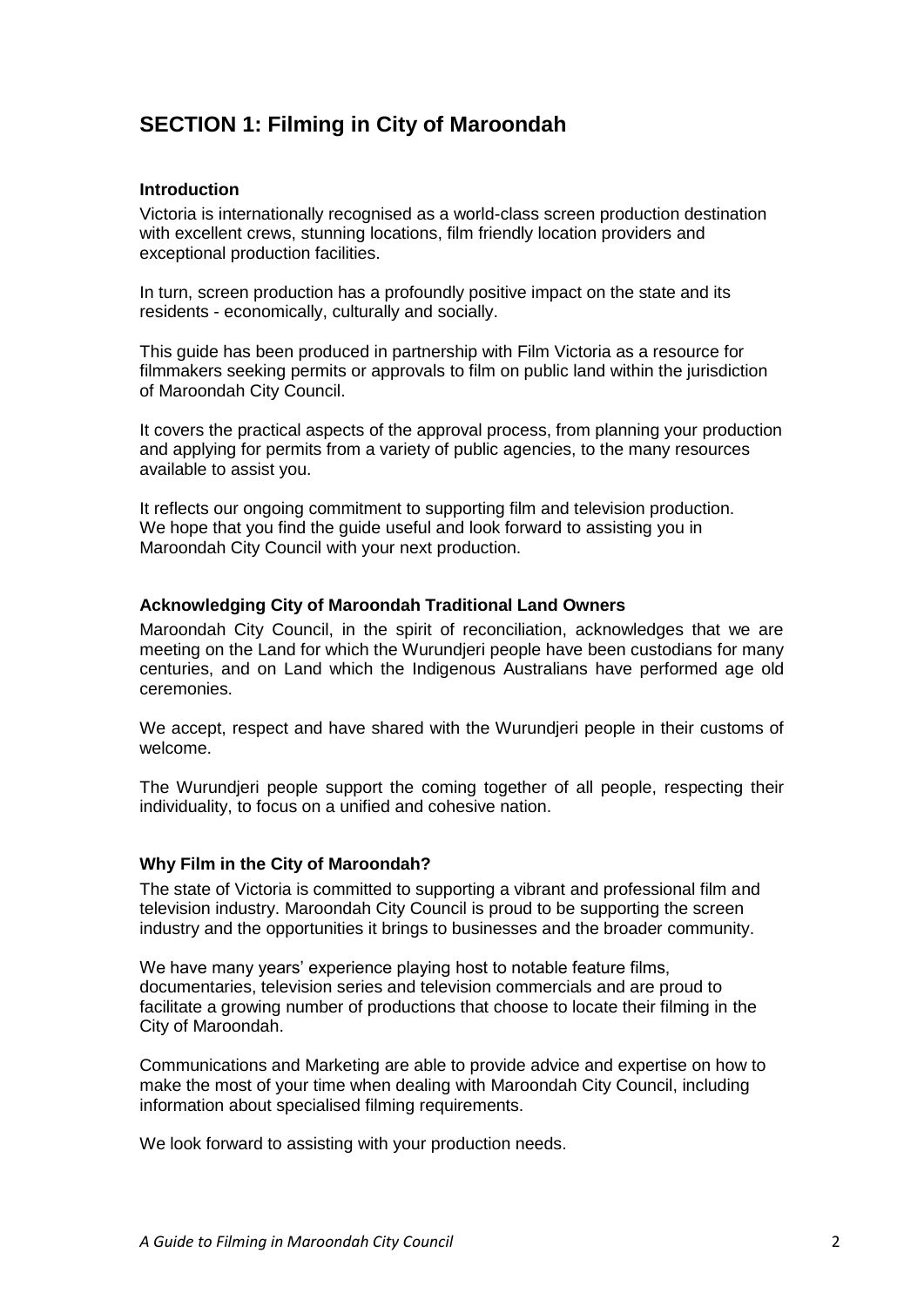### <span id="page-2-0"></span>**Our Commitment**

Maroondah City Council is film friendly and Communications and Marketing is here to help make your next filming activity a success.

Maroondah City Council's objective is to ensure your experience working with us a positive and productive one.

### **Disclaimer**

While every effort has been made to ensure the accuracy of the information in this guide at the time of its publication, the information provided is subject to change at any time and its accuracy is not guaranteed. Maroondah City Council accepts no liability or responsibility arising from the use or reliance on the information or data contained in the guide.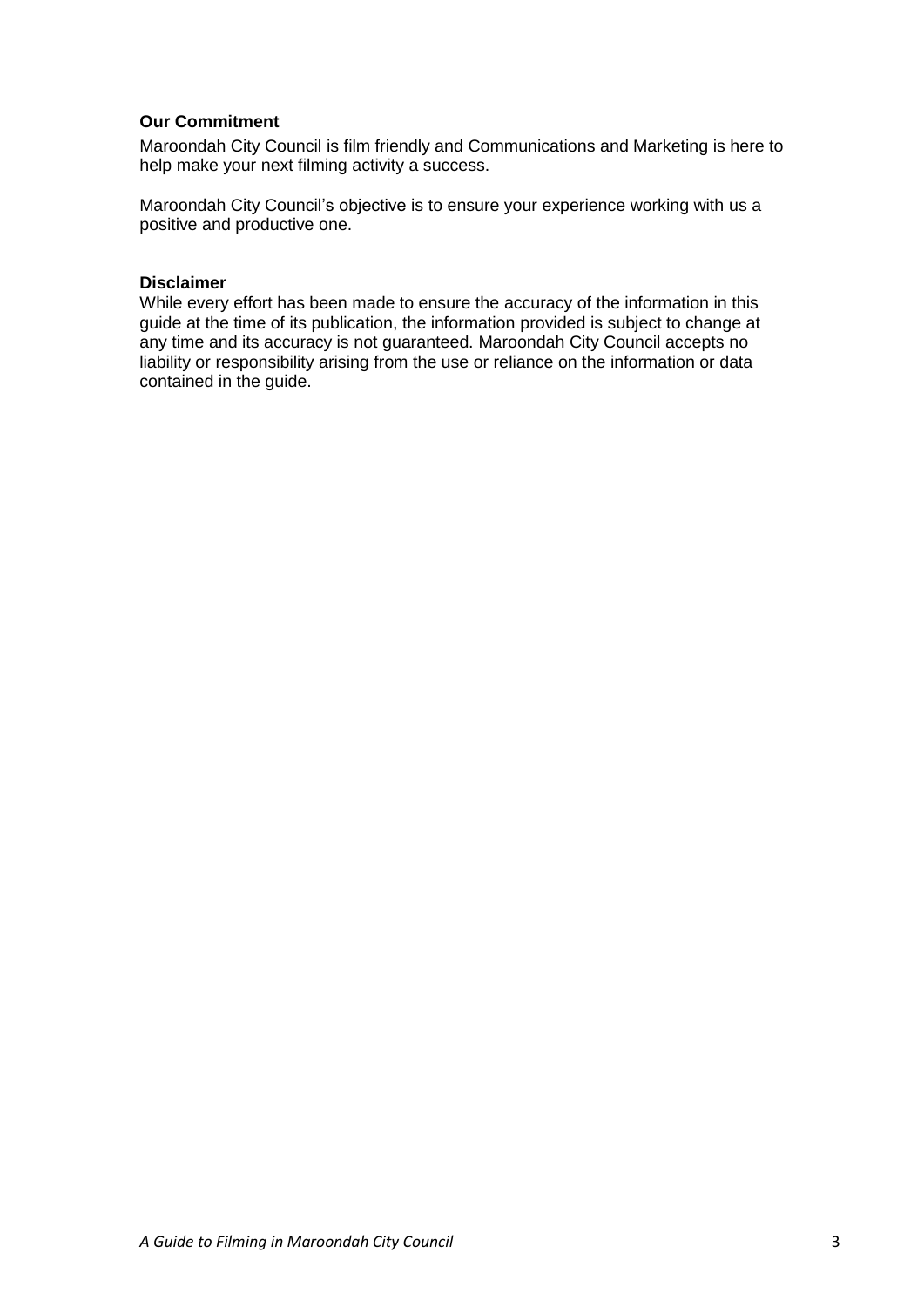| <b>Contents</b>                                                      |  |
|----------------------------------------------------------------------|--|
|                                                                      |  |
|                                                                      |  |
| Acknowledging Maroondah City Council Traditional Land Owners  2      |  |
|                                                                      |  |
|                                                                      |  |
|                                                                      |  |
|                                                                      |  |
|                                                                      |  |
|                                                                      |  |
|                                                                      |  |
|                                                                      |  |
|                                                                      |  |
|                                                                      |  |
|                                                                      |  |
|                                                                      |  |
|                                                                      |  |
| Who Communications and Marketing may coordinate with 10              |  |
|                                                                      |  |
|                                                                      |  |
|                                                                      |  |
|                                                                      |  |
|                                                                      |  |
|                                                                      |  |
|                                                                      |  |
| SECTION 3: EXTERNAL AGENCIES AND ISSUES TO CONSIDER  14              |  |
|                                                                      |  |
|                                                                      |  |
|                                                                      |  |
|                                                                      |  |
|                                                                      |  |
| Parks Victoria and Department of Environment and Primary Industry 17 |  |
|                                                                      |  |
|                                                                      |  |
|                                                                      |  |
|                                                                      |  |
|                                                                      |  |
|                                                                      |  |
| 1.                                                                   |  |
|                                                                      |  |
| 2.                                                                   |  |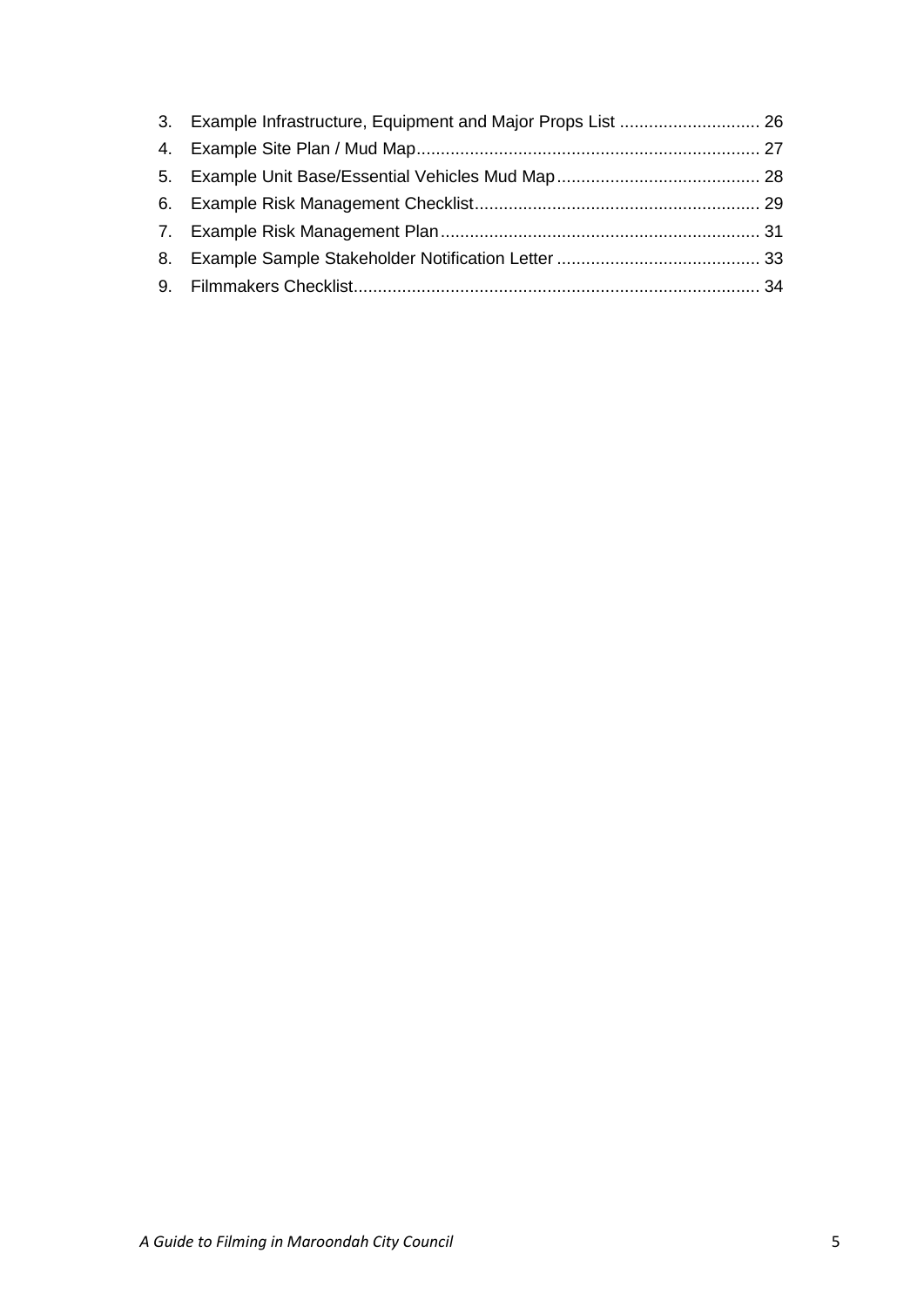# <span id="page-5-0"></span>**SECTION 2: Applying for a film permit**

# <span id="page-5-1"></span>**What is a film permit and when is it necessary?**

Public agencies can approve filming on public land as a permit, licence, approval, location agreement, or as some other form of written permission.

A wide range of filming may require a permit, including student, commercial, community and not-for-profit productions, as well as still photography.

A film permit ensures public space is used safely and in accordance with all applicable legislation, local laws and regulations. At the same time, it ensures any disruption is minimal, public land and facilities are managed effectively and that anyone who may potentially be impacted is notified.

The *Filming Approval Act 2014* sets in place specific standards for public agencies processing and approving permits for commercial filming.

Maroondah City Council requires a film permit for all filming on Council owned land including parks, ovals, local roads and footpaths, buildings and shopping strips.

Council does not charge a fee for issuing a Filming Permit. However, depending on the level of impact and usage of Council facilities other fees may apply, such as hiring a sporting ground or assessing a traffic management plan.

Council will discuss any additional fees with you upon receiving your full application.

### **The role of Communications and Marketing**

Assessing a film permit application often requires consultation with different teams within a public agency. Communications and Marketing is your single point of contact for Maroondah City Council during the application process.

We understand that filming is a cost-sensitive and deadline-driven business and we are here to assist you so that you can get your permit or approval as quickly as possible and with minimum inconvenience.

### <span id="page-5-2"></span>**Planning your filming**

### <span id="page-5-3"></span>**Getting started**

We strongly advise you to appoint an experienced location manager If you do not already have one. This person will be the key liaison between the production and Council. Having someone who understands the local environment and processes will help your production run more smoothly and efficiently.

It is crucial to allow sufficient time for planning your production, familiarising yourself with the practicalities of filming and determining what additional support you might need.

Engaging with Council early in the process of planning your production will help streamline the application process and keep everyone informed.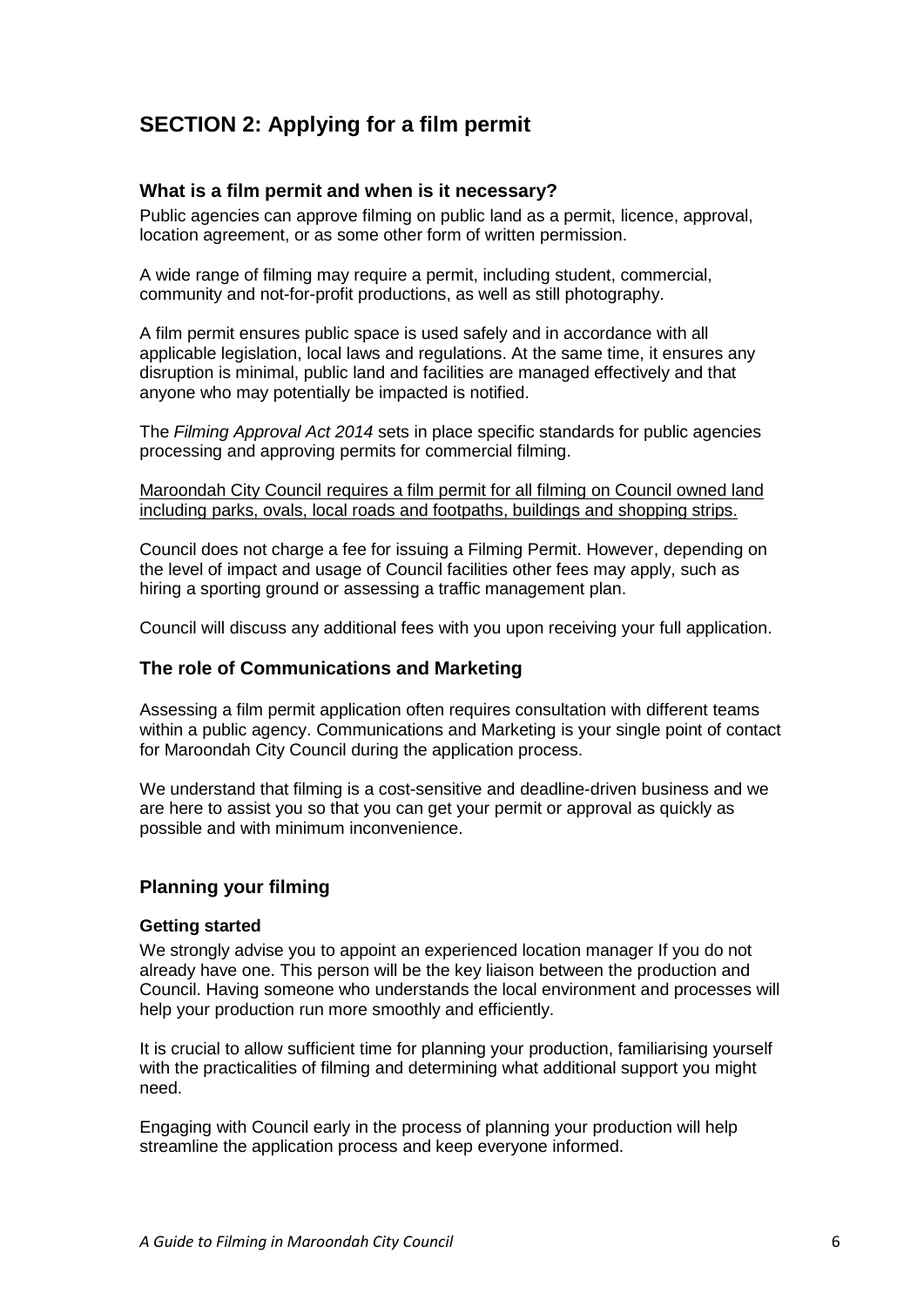If the planned activities are complex, please contact us as soon as possible and before submitting your application form, as some discussion and negotiation may be required.

It is sometimes useful to speak with Communications and Marketing to discuss the production before any paperwork is submitted.

Communications and Marketing should be able to give an idea of the viability of filming at your preferred locations, including specific dates and times. This is also the time to 'flag' issues or unusual filming requirements, like erecting structures, using firearms, or major disruption to traffic.

In our experience, proactive relationships achieve the best outcomes. Communications and Marketing may be able to assist with location options and access, traffic management, consultation advice and other assistance with film permit applications.

### <span id="page-6-0"></span>**Submitting your application**

Your film permit application should be submitted formally and in writing as soon as you have enough information to supply to Communications and Marketing.

All supporting documentation should be submitted at the same time, as this is the most efficient way of processing your application. We understand that this can occasionally be difficult and if some information is presented at a later date it may still be possible to approve the application. Speak with Communications and Marketing to discuss this possibility. Delays in providing supplementary documentation without speaking with us may result in a delay in processing your application.

It is also important to consider the impact of the weather on your filming activity and to set up contingency plans to deal with unexpected changes. The Filming Application Form features 'weather hold' alternative dates, but please let us know if there are any other factors that may cause changes to your filming date or location.

Filming applications can be downloaded from www.maroondah.vic.gov.au or picked up from one of our Service Centres**.** Please refer to the website www.maroondah.vic.gov.au for more information.

### <span id="page-6-1"></span>**Timeframes**

Applications for filming that do not have any impact on the flow of traffic or significant pedestrian impact should be submitted at least five business days before you intend to start filming.

Applications that do require traffic management planning, significant pedestrian management, or access to Council land, should be submitted with at least 10 business days' notice. This allows time to review the traffic management plan and Access to Council land application, contact any residents, businesses or public authorities in the immediate vicinity of the location and streamlines the communication process.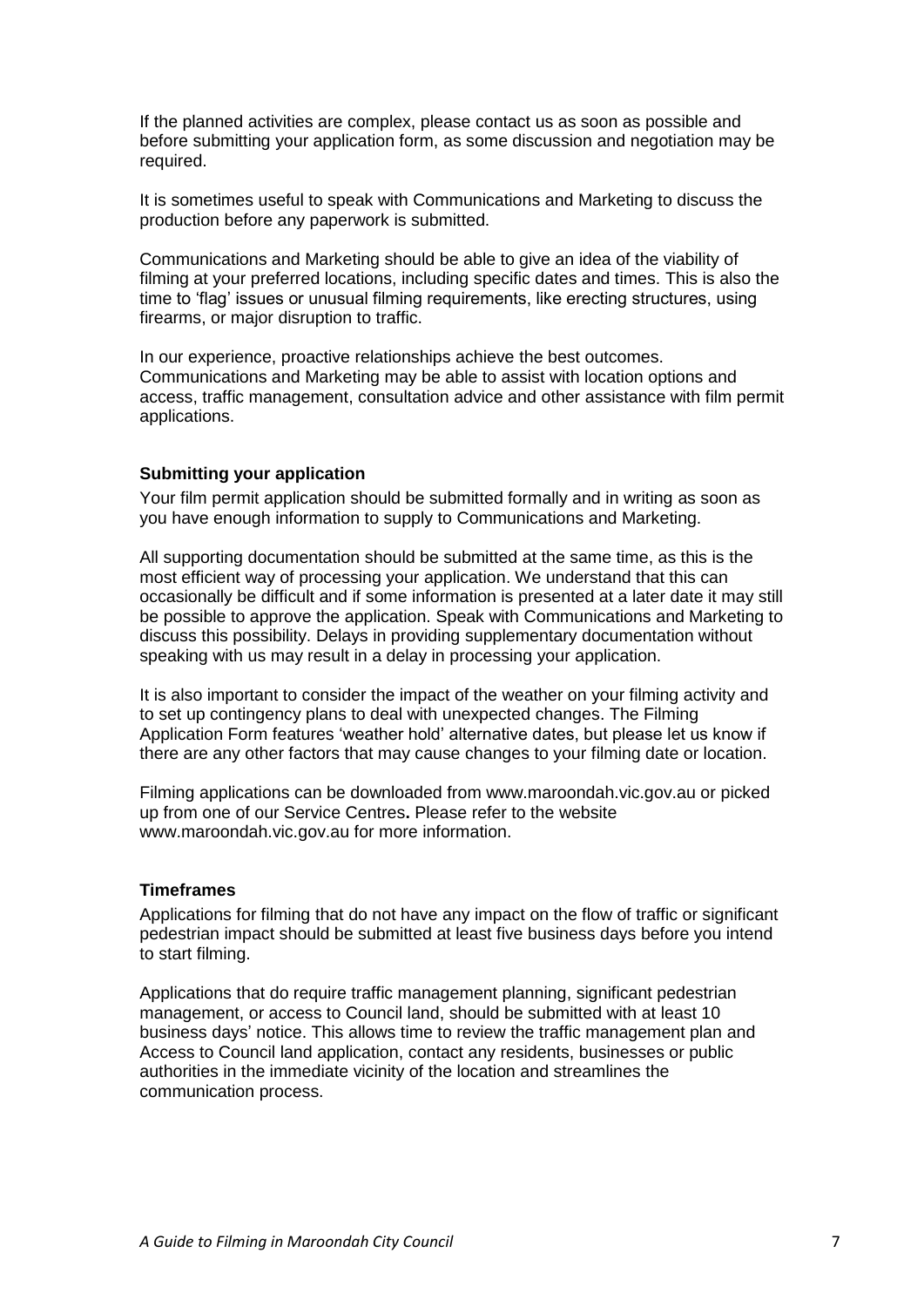### <span id="page-7-0"></span>**Decision and notification**

Once it is submitted, Communications and Marketing will assess your application and contact other relevant internal stakeholders to let them know about the request and coordinate any other internal approvals that are needed.

We will notify you of Council's decision in writing, including details of terms and conditions that apply and any associated fees.

### <span id="page-7-1"></span>**Filming begins**

Once your film permit is approved, you may begin filming. Communications and Marketing will already have exchanged contact details with the location manager and/or production contact, as they are responsible for managing the location and adhering to the permit's terms and conditions.

When filming is over, the location must be left in the same condition as it was found. If it has been changed or damaged in any way, the production company is responsible for restoring it to its original condition and paying for any repairs. We also expect the crew to leave the area in a clean and tidy condition.

### <span id="page-7-2"></span>**Non-compliance with film permits**

Council makes every effort to accommodate filming, but occasionally a production do not comply with the terms and conditions of a film permit.

In such cases, we may take any of the following actions:

- cancellation of any approval that has been issued for the day in question
- instruction to cease all activities immediately and remove all personnel and equipment from the site
- forfeit of any and all fees paid to Council to offset any losses or damages incurred
- additional fees may be incurred to offset any losses, damages or reinstatement costs
- restriction on the use of a particular location for further filming

Any complaints from members of the pubic in relation to the filming will be investigated.

Production companies experiencing difficulties on location can contact us during business hours on 9298 4390 for assistance.

### <span id="page-7-3"></span>**Victorian Screen Industry Code of Conduct**

Full details of filmmaker responsibilities can be found in Film Victoria's *Victorian Screen Industry Code of Conduct*. To obtain a copy, visit www.film.vic.gov.au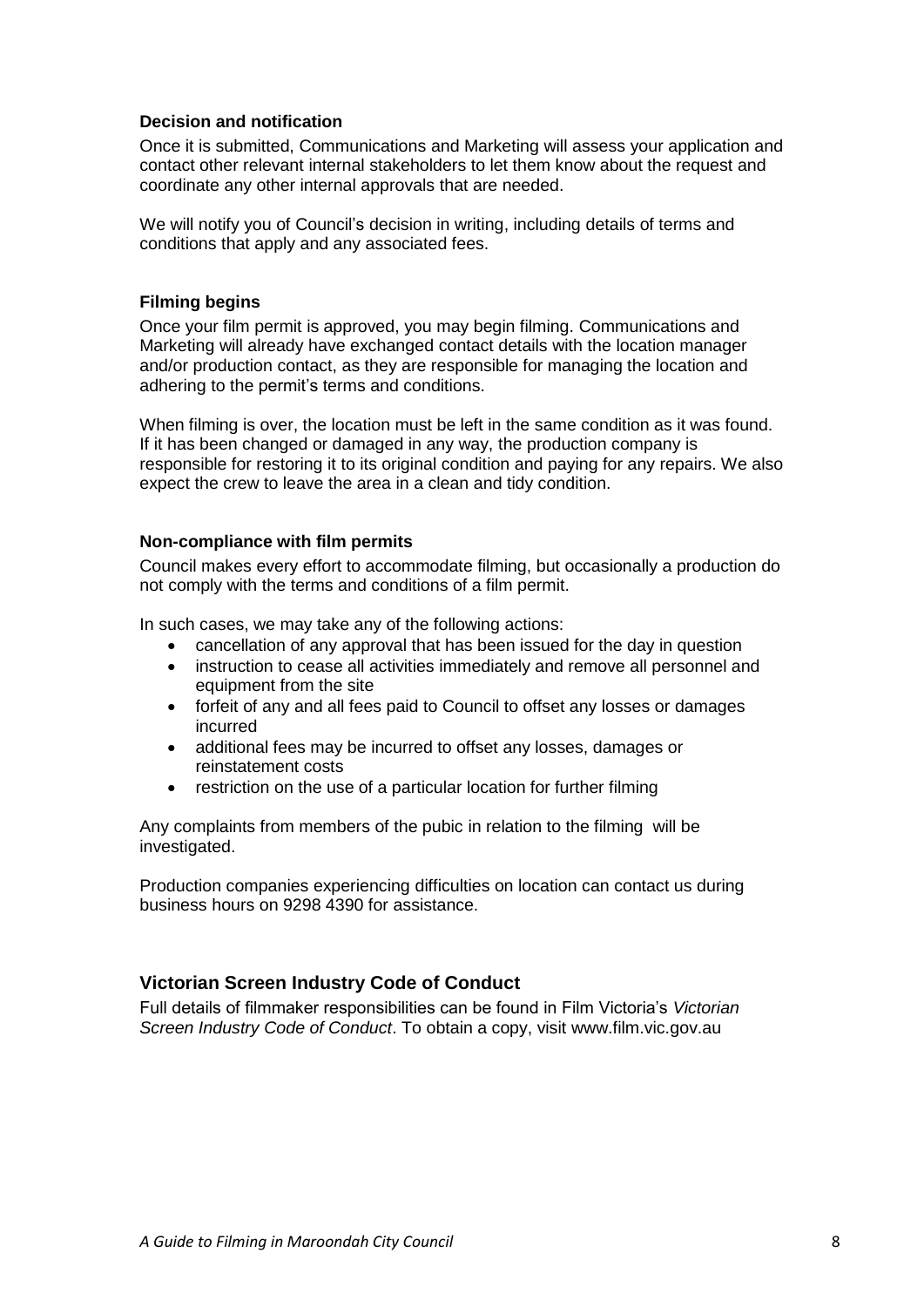# <span id="page-8-0"></span>**Best practice film permit application and approval process**



\* note: agency website will indicate whether an initial phone call is preferred

**Please note:** Some locations may require detailed discussion over a period of time prior to a filming application being submitted.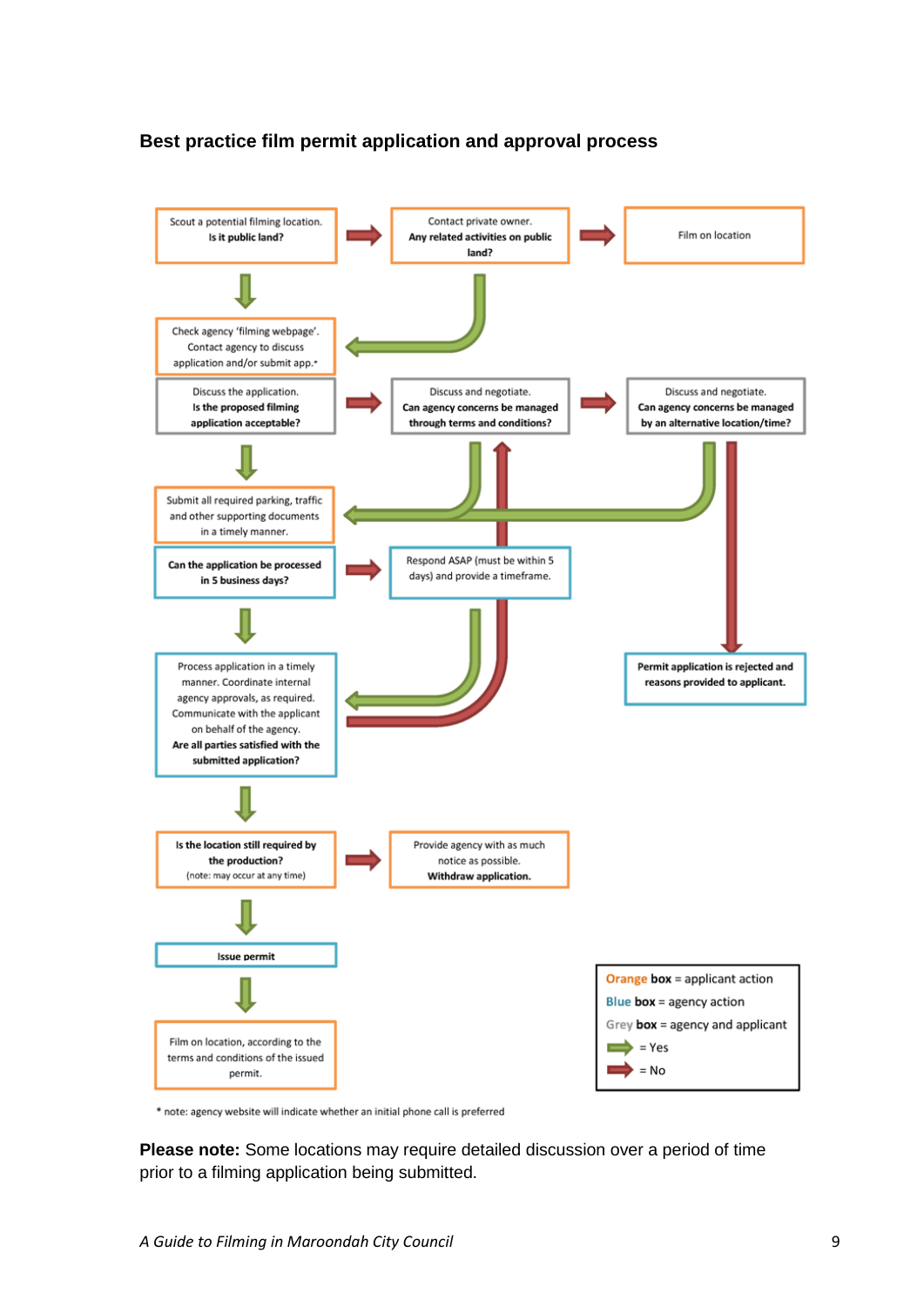# <span id="page-9-0"></span>**Who Communications and Marketing may coordinate with**

Assessing a film permit application can require consultation with different areas within Council. Communications and Marketing provides industry with a seamless customer experience throughout the process.

### <span id="page-9-1"></span>**Parks, reserves and gardens**

Under the *Crown Land (Reserves) Act 1978*, Council manages a number of the parks, reserves and gardens. These public spaces may be environmentally sensitive, utilised by community groups and need to be protected wherever possible.

If access to a Council park, reserve or garden is needed for filming you will need to apply for a permit by completing the Access to Council Land application form, available at http://www.maroondah.vic.gov.au/PermitsGuidelines.aspx.

Please also include information if you need to erect structures (i.e. pop-ups, marquees, etc.) as there may be restrictions.

Vehicles are not permitted access to any Council reserves or parks without written approval from Council.

Applications for the installation of a unit base will be considered on a case-by-case basis.

### <span id="page-9-2"></span>**Parking**

Generally, vehicles form part of filming requirements, for example, wardrobe and make-up vans, equipment transporters, lighting trucks, catering vans and so on.

In most cases arrangements can be made to accommodate these vehicles. Before you begin filming, it is best practice to carry out a parking bay audit around the proposed site and then submit the following information to us:

- the total number of spaces you require
- specific date and time the parking would be required
- street details, including names of streets and specific locations of where vehicles will be parked – a Melways reference is preferred
- a mud map showing where parking is required, with the number of spaces clearly marked (there is an example in the appendixes)

Communications and Marketing will forward all parking applications to the Engineering and Local Laws departments for review. Please submit your parking request at least five working days before filming begins.

Once a booking has been approved, you will be given a written confirmation, which must be displayed in the vehicles according to the permit's terms and conditions.

Fees may apply to parking and these vary according to the number of spaces and days the parking is required.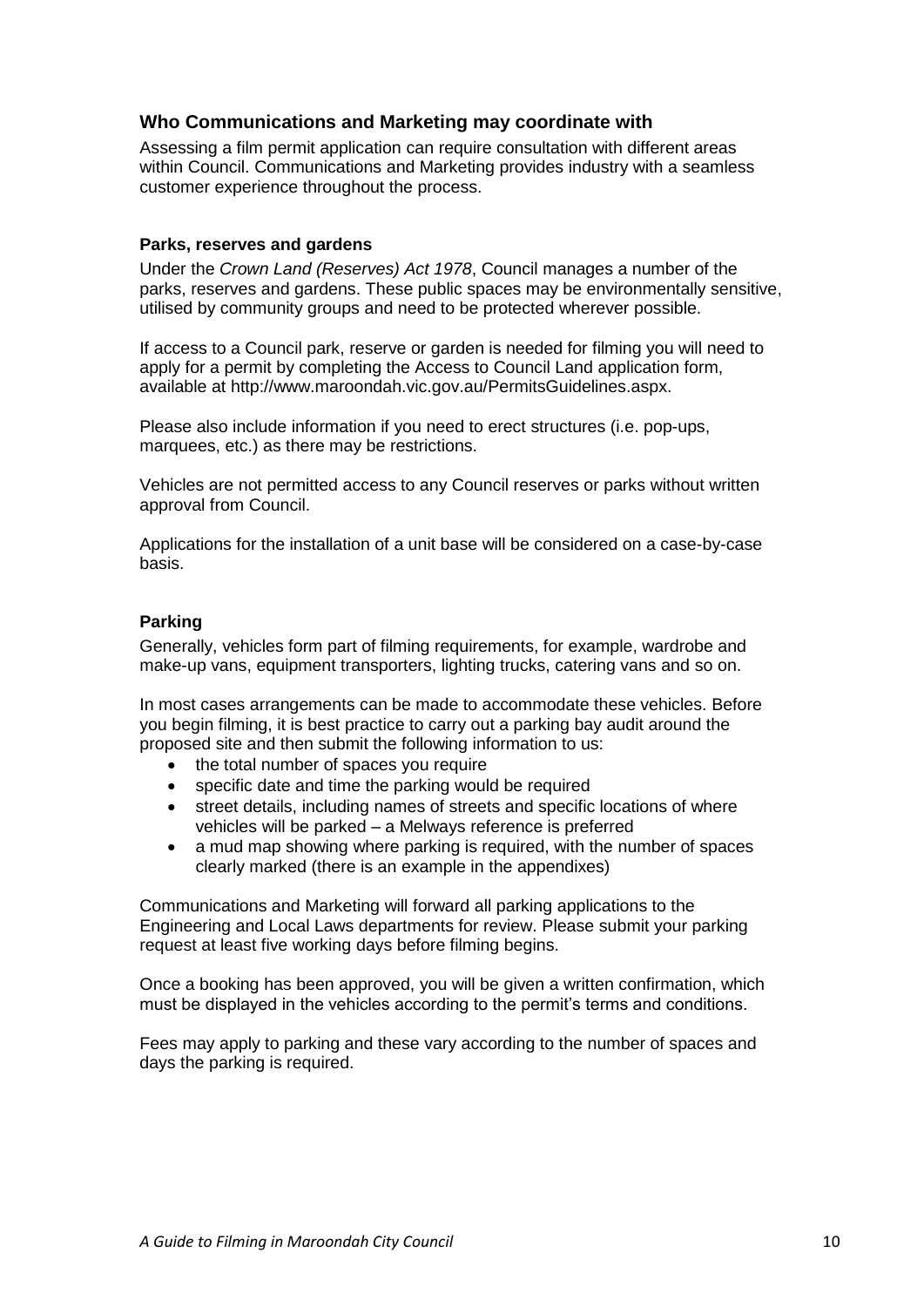### <span id="page-10-0"></span>**Council roads and foot paths**

Council receives many requests to film on its roads, laneways, foot paths and in public open spaces. Specific approvals and Traffic Management Plans and an Access to Council Land Permit will be required for this, which will incur a fee. More information on Traffic Management Plans and Access to Council Land Permit and the application forms are available at www.maroondah.vic.gov.au

See Section 3 of this document for more information on VicRoads managed road networks.

## <span id="page-10-1"></span>**Significant or sensitive locations**

Some sites in Maroondah City Council may require additional negotiation. Please contact Communications and Marketing or visit our website for more information.

## <span id="page-10-2"></span>**Low impact filming**

In some cases, if Council consider filming to be low impact, a permit may be approved in a quicker timeframe.

Low impact filming involves minimal equipment and crew, and causes little disruption to pedestrians, traffic and residents. It involves less than three people, inclusive of all production crew and cast, and uses minimal equipment.

An example of low impact filming is a two-person crew gathering 'vox pops' for a football commentary show.

This type of filming can generally be approved in five business days.

To discuss whether your filming is eligible for low impact status, contact Communications and Marketing at communications@maroondah.vic.gov.au or 9298 4390.

# <span id="page-10-3"></span>**What documents do you need to submit?**

The following documents are compulsory. If you are unable to provide any of them, please discuss this with us rather than submitting an incomplete application.

### *Description of your filming activity*

A description outlining what is being filmed on the day: What will take place? What will the cast and crew be doing? Are specialised vehicles or equipment going to be used? Your description should include any disruptive or potentially hazardous activities such as the use of firearms or explosions.

### *Location manager contact details*

The name/s of the person responsible for the set and the unit base on the day of filming must be provided as part of the application process.

### *Site plan/mud map*

A site plan/mud map should provide details of the exact location of the filming activity, as well as what equipment, infrastructure and major props, sets or vehicles will be used and where they will be placed on site. See the appendixes for an example.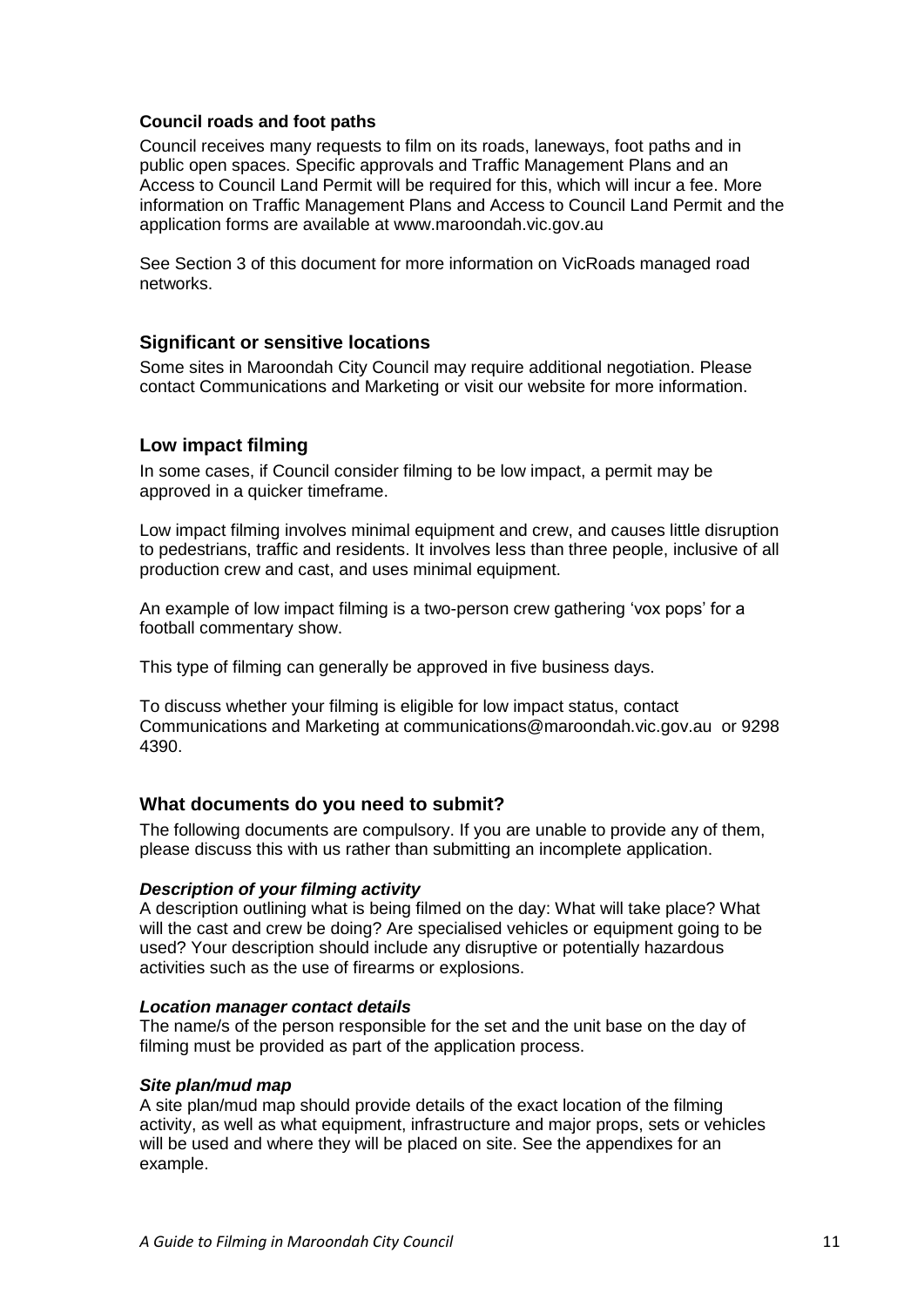### *Site plan/mud map for unit bases and essential vehicles*

A unit base/essential vehicle mud map should indicate where your unit base is located, including all marquees, vehicles and other infrastructure.

### *Infrastructure, equipment and props list*

A high level list detailing what equipment will be on site on the day of filming, i.e. track and dolly, trolleys, camera, lights, reflector boards, marquees and any major props proposed. See the appendixes for an example.

### *Public liability insurance*

Evidence of public liability insurance that comprehensively covers your legal liabilities in relation to your filming activities is required. The amount of cover for filming must not be less than A\$20million. The policy must nominate Council as in interested party and the location cannot be restricted.

### *Traffic and pedestrian management plans (if applicable)*

If filming is likely to interrupt the normal flow of traffic or pedestrian or cycling access, including being stopped, held or diverted, you must provide a traffic and/or pedestrian management plan from an accredited traffic management company. An additional fee may be charged. The applications forms are available at http://www.maroondah.vic.gov.au/RoadFootpathClosurePermits.aspx

### *Access to Council Land Permit application form (if applicable)*

If access to a Council reserve, park or garden is needed for filming you will need to apply for a permit. The application forms are available at http://www.maroondah.vic.gov.au/PermitsGuidelines.aspx.

### *Risk management plan*

Filming in Maroondah may require a risk management plan to be completed. Please refer to the appendixes for an example.

#### *Communication strategy with stakeholders (if applicable)*

Clear communication with stakeholders is important before filming begins. It helps to minimise any impact on surrounding stakeholders and can be very useful during filming.

A draft stakeholder letter, if required, must include contact details of the location and/or production contact in case stakeholders have questions on the day or need arrangements to be made for access. Please see the appendixes for an example.

Once the wording of the letter has been provided to Communications and Marketing you should confirm when the letter drop will take place and which streets are involved. Council may suggest additional streets to be included. For all lane or road closures, a letterbox drop should take place at least two business days before the scheduled filming.

### *Filming schedule/running sheet*

A filming schedule sets out the filming times and locations in chronological order, including bump-in and bump-out times. See the appendixes for an example.

### *Health services permit*

If your filming activity includes catering, you may need to submit a Statement of Trade and a copy of the Caterers Victorian Food Act Registration. If it involves catering to the general public, you must meet further requirements.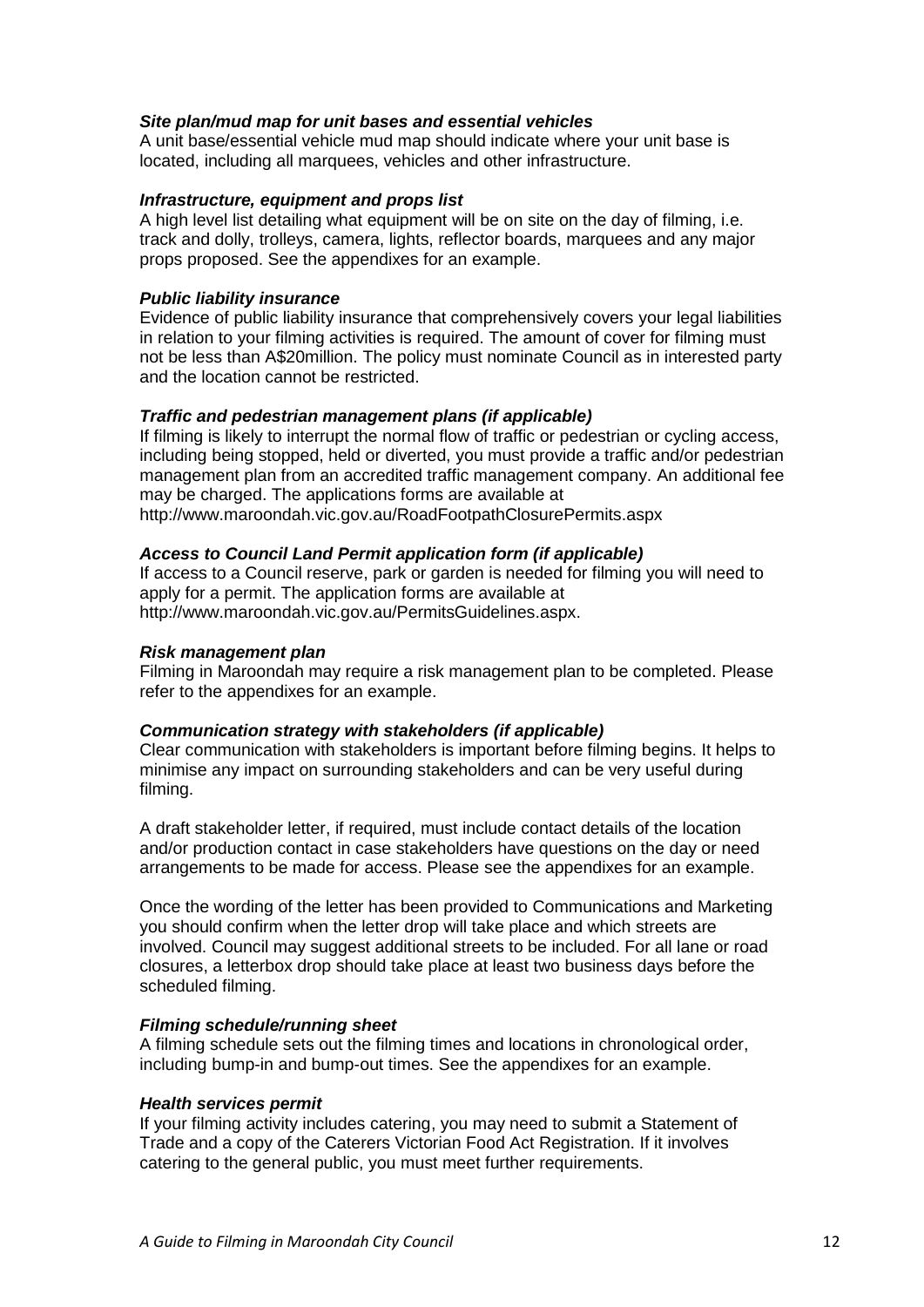### **Waste Management Plan**

Film crews are expected to remove all of their waste when they leave a location. In addition to the disposal of general rubbish, a waste management plan may be required to ensure that any waste resulting from the filming activity is cleared from the site (for example, scraps of tickertape paper, special effects remnants, animal waste etc). This requirement may be added to the terms and conditions of a permit to ensure compliance.

### <span id="page-12-0"></span>**Fees and charges**

Council does not charge a fee for issuing a Filming Permit. However, depending on the level of impact and usage of Council facilities other fees may apply, such as hiring a sporting ground or hall.

If a Traffic Management Plan is needed Council will charge a one off assessment fee. For more information visit http://www.maroondah.vic.gov.au/RoadFootpathClosurePermits.aspx

If access to a Council reserve, park or garden is needed for filming you will need to apply for a permit, which will incur a one off fee. The application forms are available at http://www.maroondah.vic.gov.au/PermitsGuidelines.aspx.

Council will discuss any other additional fees with you upon receiving your full application.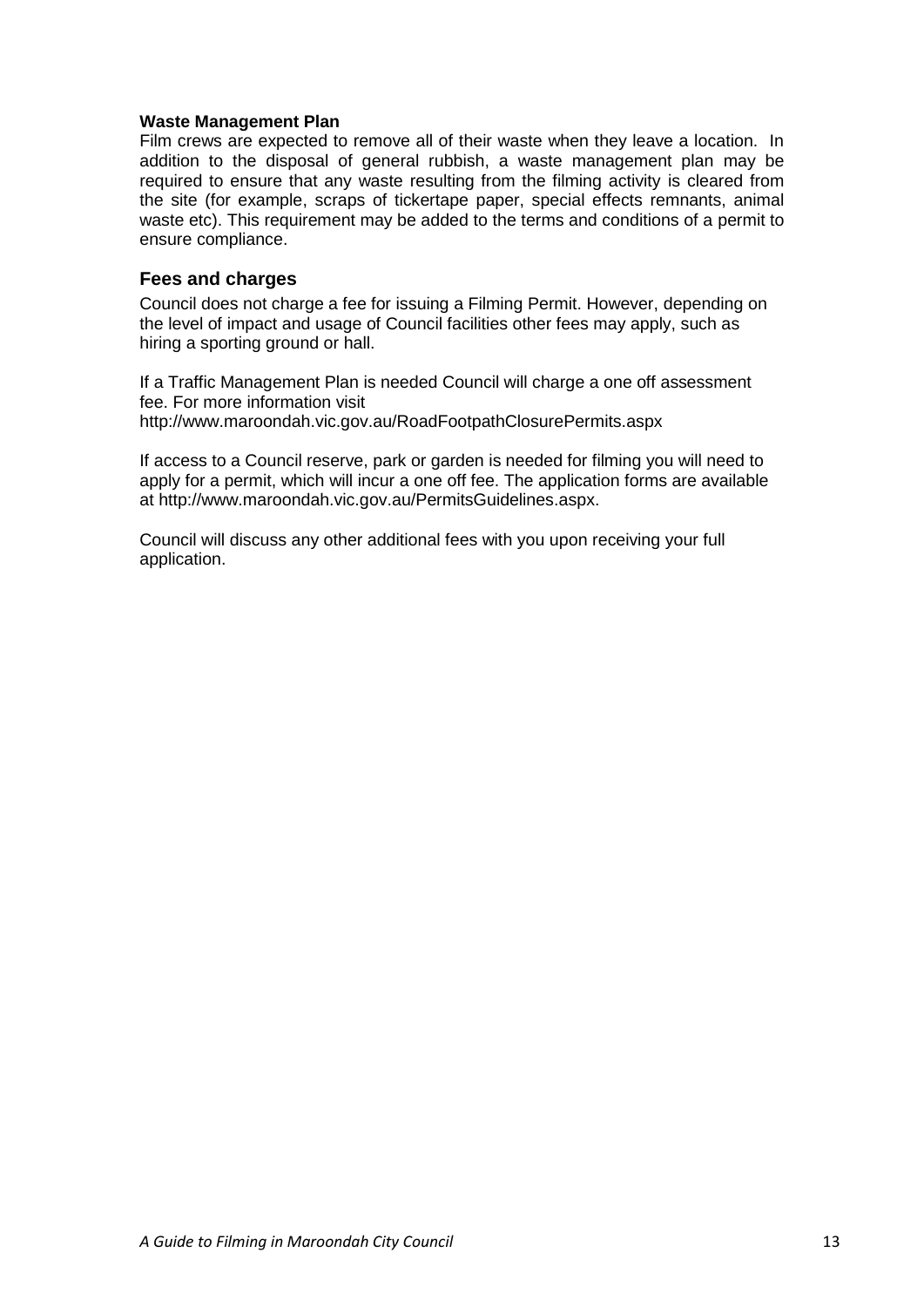# <span id="page-13-0"></span>**SECTION 3: External agencies and issues to consider**

A wide range of agencies issue film permits. Some agencies also issue approvals for activities related to filming. The most commonly approached agencies include:

- VicRoads filming on arterial roads, highways etc., use of specialised filming vehicles and changes to vehicles for the purposes of filming
- Victoria Police police resources including traffic management and on screen appearance, 'generic' police uniform and equipment hire, research assistance and filming notifications
- public transport providers
- Parks Victoria and the Department of Environment and Primary Industries (DEPI) – filming on land under their jurisdiction, including coastal areas and assets, such as buildings, piers and ramps

# <span id="page-13-1"></span>**VicRoads**

VicRoads manages Victoria's main roads and freeways, except for tollways, which are privately managed. These roads are referred to as arterial roads.

Local councils and other agencies, such as Parks Victoria and the Department of Environment and Primary Industries (DEPI), manage local or non-arterial roads and roads in national parks and other restricted areas.

VicRoads generally supports filming on the road network, as long as road infrastructure is not damaged and there is no disruption to traffic flow and road safety.

You must have a permit from VicRoads if you are:

- filming on arterial roads
- using specialist filming vehicles on arterial or non-arterial roads
- filming while talent/artists are under direction, while driving a vehicle
- using a modified vehicle on arterial or non-arterial roads. This includes camera mounts, rigging, and dressed vehicles such as police cars, left hand drives, or vehicles with changed number plates
- using an unregistered vehicle
- seeking exemptions from certain requirements of the *Road Safety Act 1986* and associated rules and regulations

Applications to film on the roads network frequently involve traffic management, police involvement and an assessment of public safety. As a general guide, VicRoads requires a minimum of five business days' for applications including police traffic management that do not require police escort. Applications for specialist filming vehicles that require police escort or supervision may take longer to process.

### *Other considerations*

If road rules or regulations are to be broken during filming, you must apply to VicRoads for an exemption from the *Road Safety Act 1986* or associated rules and regulations. There are some circumstances where VicRoads is unlikely to give permission for filming due to safety and public amenity .

Please note that it is important to contact VicRoads to discuss your particular requirements as early as possible when planning your production. Extra time may be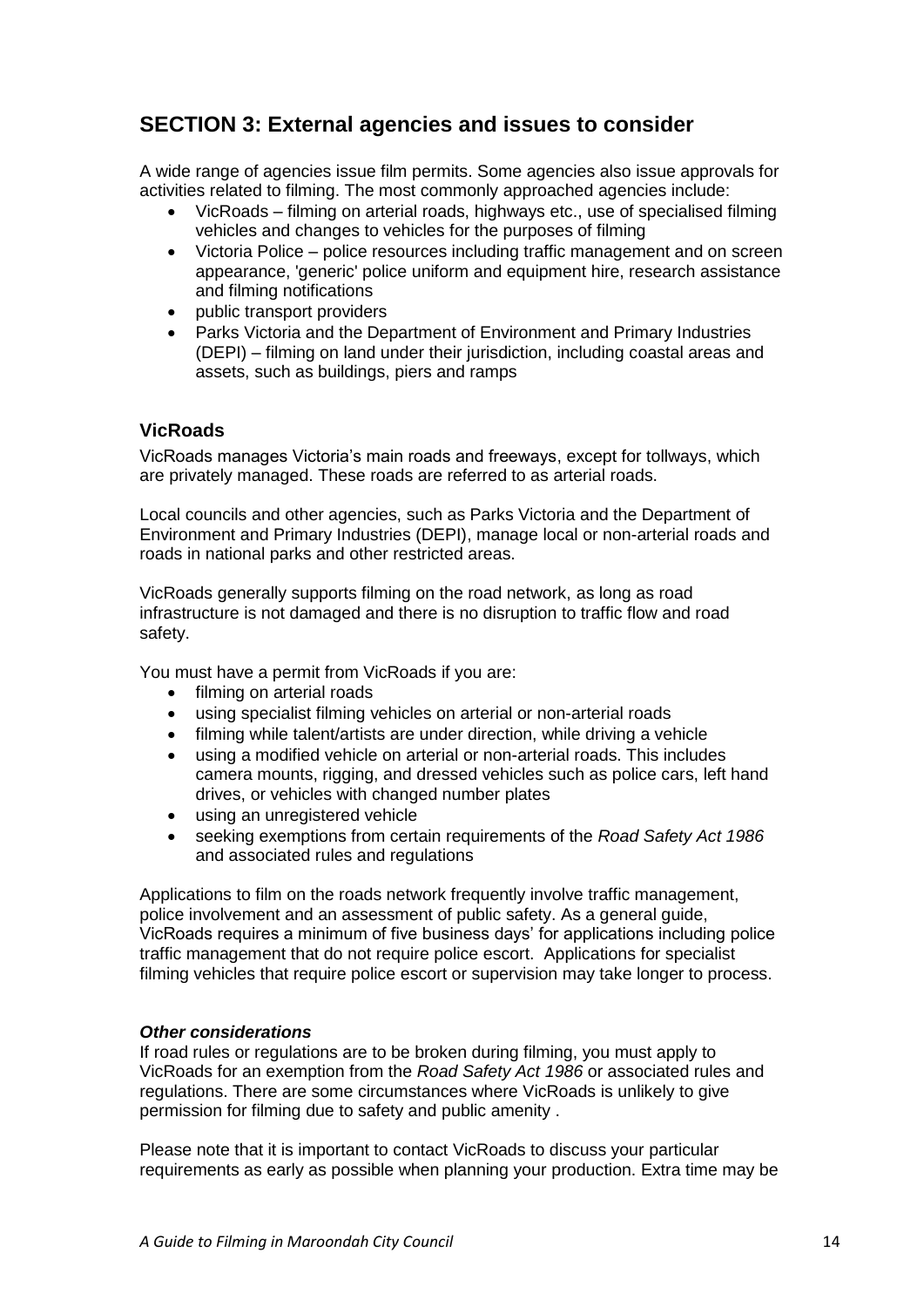needed for more complex requests (such as changes to infrastructure or to the speed limit), so it is best to contact VicRoads as early as possible.

VicRoads regularly updates its service operation and the most up to date information can be found at www.vicroads.vic.gov.au

### *Traffic and Public Transport Management*

Traffic and public transport management planning is essential to ensure that all traffic, including public transport, is considered and members of the public are not inconvenienced.

If filming is likely to interrupt the normal flow of traffic, cyclists or pedestrian access, including being stopped, held or diverted, applicants should provide a traffic management plan from an accredited traffic management company. A pedestrian management plan may also be required if filming is occurring where there is a disruption to pedestrian flow. The plan should outline the objectives and strategies for managing the proposed impacts in accordance with Australian Standards AS 1742.3 (2009).

<span id="page-14-0"></span>You may need to contact the following organisations to discuss your plans:

### *Public Transport Victoria*

If your filming activity is likely to affect public transport in any way, you must submit an Event Notification Form to Public Transport Victoria (PTV). If you do not notify PTV, it may seek costs as a result.

### <span id="page-14-1"></span>*Victoria Police Film and Television Office*

This unit is responsible for all liaisons between the film and television industry and Victoria Police. The advantage of this is that filmmakers do not have to approach individual police stations for advice or assistance and have a single point of contact when planning a production. The Film and Television Office coordinates the use of police resources such as traffic management and on screen appearances, 'generic' police uniforms, equipment hire and research assistance for filmmakers.

Victoria Police authorises, manages and controls traffic management during filming if it is required by VicRoads or other road authority. It does not issue film permits or exemptions, but enforces the law in every aspect relating to road management and ensures public safety.

See [Useful Contacts](#page-18-0) for Victoria Police contact details.

#### *Notifying ESTA of your filming activity*

You must complete the Victoria Police ESTA Filming Notification form to notify Emergency Services Telecommunications Authority (ESTA) of your filming activity if it involves firearms, weapons, special effects, private traffic management, mock police scenes or scenes which may cause public concern. The purpose of this is to reduce the number of false call-outs received by ESTA's 000 service when a member of the public mistakes a filming event for a real incident.

If your filming is likely to impact other emergency services (e.g. fire or ambulance) you must contact the relevant agencies directly before filming begins and inform them of your plans.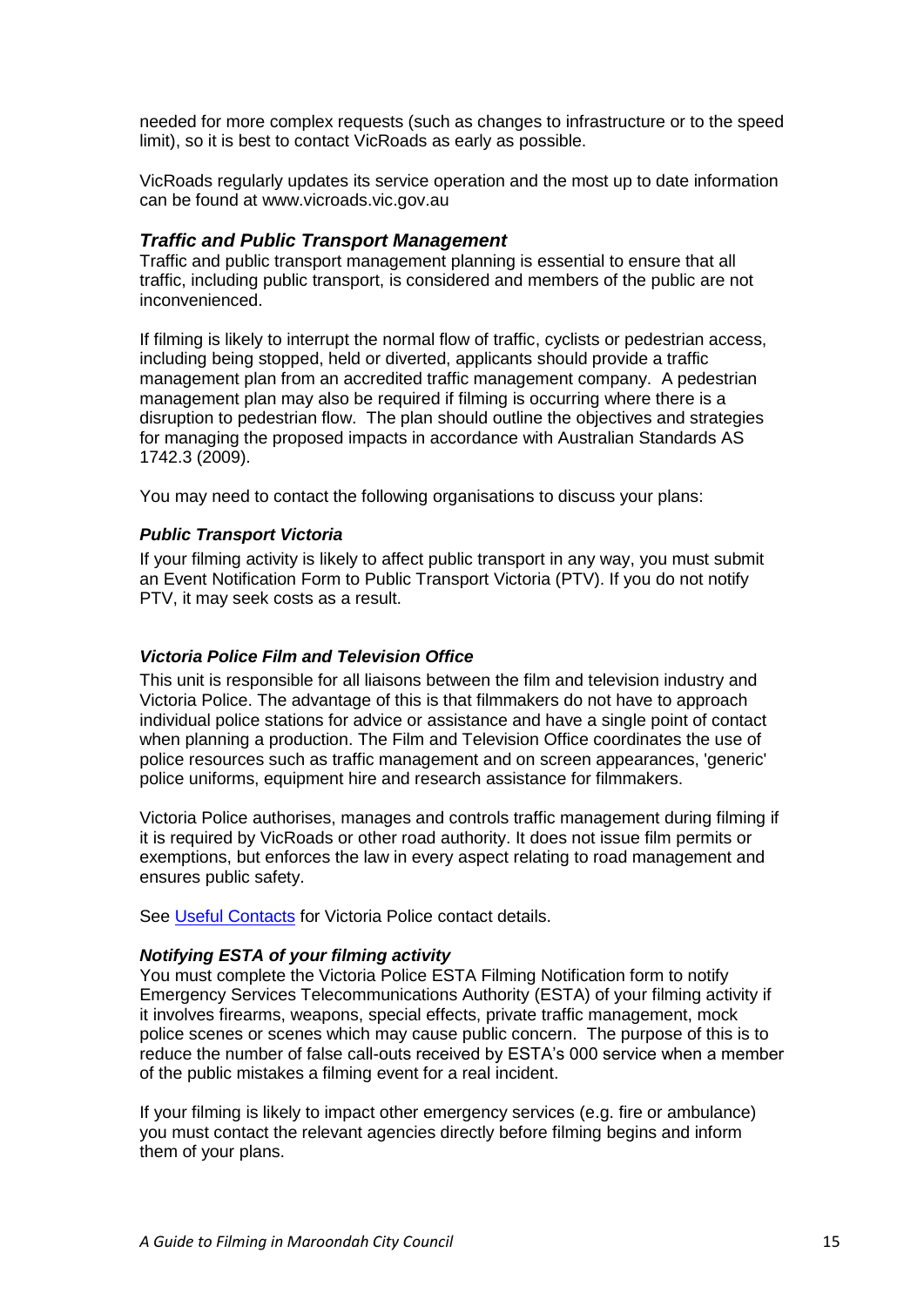### *Timeframes*

Information on timeframes can be found on the Victoria Police Film and Television Office website at [www.police.vic.gov.au](http://www.police.vic.gov.au/)

## <span id="page-15-0"></span>**Road closures, blocks and holds**

For all road closures and/or hold and releases, you must submit an accredited Traffic Management Plan to Council. The Traffic Management Plan should provide detail on the specific activity requirements of the filming that will impact the roads, footpaths and nature strips. If the requirements are contrary to the Road Safety Act 1986 Council will be required to refer the matter to the relevant authorities for approval. The Traffic Management Plan application form is available at http://www.maroondah.vic.gov.au/RoadFootpathClosurePermits.aspx

## <span id="page-15-1"></span>**Specialist filming vehicles**

'Tracking' and/or 'low loader' vehicles are designated as Special Filming Vehicles (SFVs) and their use on roads is considered a high risk activity.

VicRoads requires that Victoria Police authorise and control all traffic management when an SFV operates on a road. It must also authorise the use of vehicle 'camera mounts' and/or 'rigging shots'.

For this type of filming activity, VicRoads must be provided with details of the proposed camera mount or rig. It may also require a Traffic Management Plan, which must be carried out by an accredited traffic management company. If Victoria Police is involved, it will prepare a Traffic Management Operations Order, which is sent to the relevant road authority. A film permit can then be issued.

For definitions of specialist vehicles and equipment see the **G[lossary](#page-19-0)**.

### *Applying for a Film Permit when using a Specialist Filming Vehicle*

Step 1: Contact VicRoads to ensure the appropriate vehicle registration is in place. For more information visit [www.vicroads.vic.gov.au](http://www.vicroads.vic.gov.au/)

Step 2: Visit Council's website or visit a Service Centre to apply for a film permit. This will require you to complete an application form and provide supporting documentation.

Step 3: When lodging a film permit application where a Specialist Filming Vehicle is involved, you must provide Council with the documents listed below:

Vehicle Details

- a description outlining the type of vehicle and its proposed use
- vehicle registration number/licence

Victoria Police Documents

- a copy of the Victoria Police Traffic Management Operations Order (TMOO).
- a copy of the ESTA Filming Notification Form.
- a copy of the Confirmation of Police Resources Document

For more information on Victoria Police's requirements, please visit their website [www.police.vic.gov.au](http://www.police.vic.gov.au/)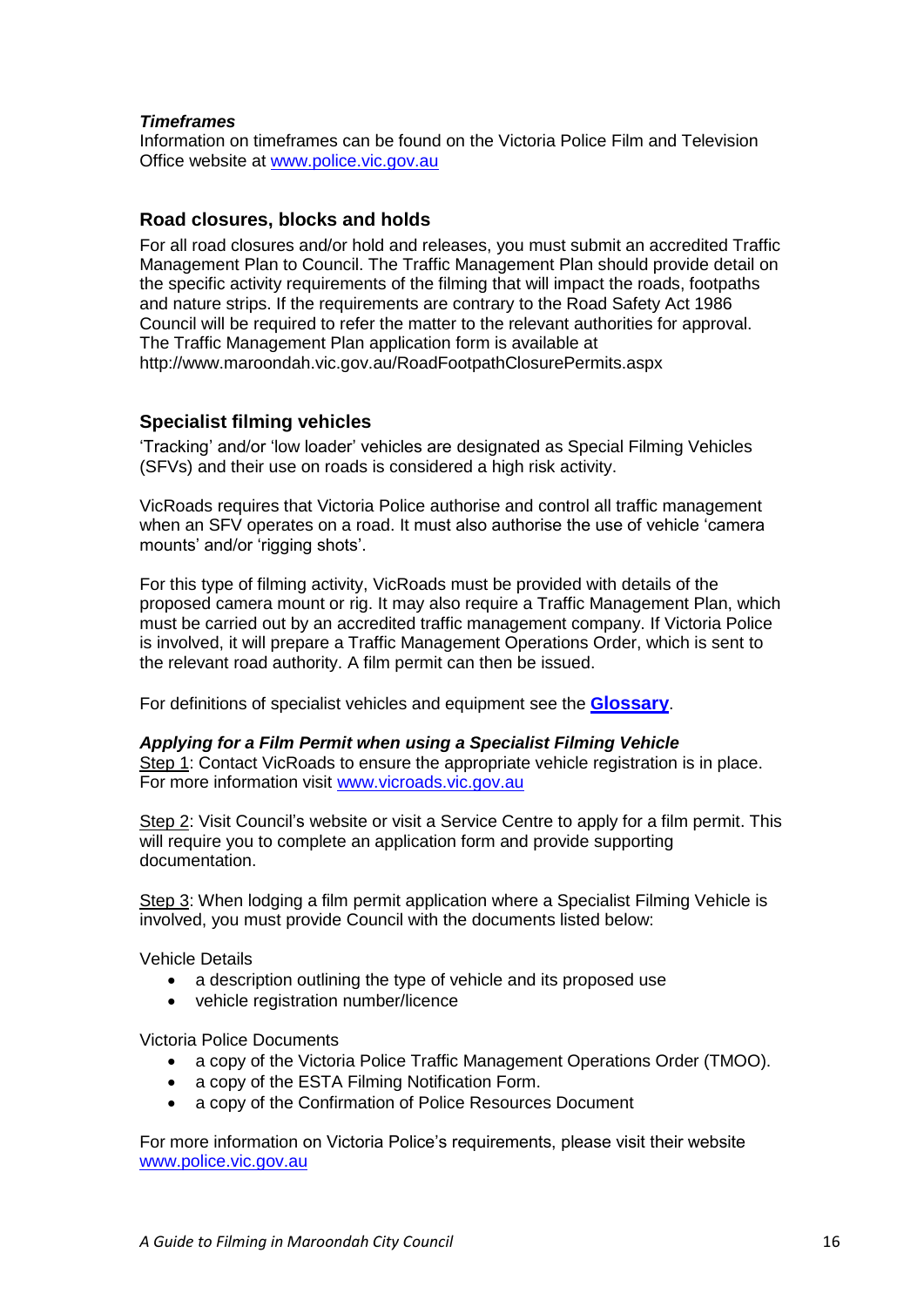### <span id="page-16-0"></span>**Parks Victoria and Department of Environment and Primary Industry**

Parks Victoria manages Victoria's diverse network of parks and reserves, including iconic destinations such as the Twelve Apostles, the Grampians, Wilsons Promontory and the Alps, accounting for nearly 18 per cent of the state.

Filming in state forests is managed by the Department of Environment and Primary Industries (DEPI) and permits must be obtained from local DEPI offices.

Parks Victoria and DEPI also manage roads in national parks and other restricted areas.

A permit is required for all professional, student and some amateur filming and photography in the areas managed by Parks Victoria. In assessing film permit applications, Parks Victoria considers:

- agency responsibilities under relevant legislation and regulations
- impact on public amenity
- safety and security, particularly activities which may increase liability risk exposure
- impact on the park environment and heritage assets
- operational issues, such as planned park activities, access to areas restricted for resource management, protection or safety reasons and availability of staff to supervise filming, if required.

Parks Victoria actively supports filming in Victoria's parks and works with applicants to manage these considerations through terms and conditions. Parks Victoria should be contacted as soon as possible before scheduled filming, especially for complex filming requests, to allow time for discussion and negotiation, if required.

For information on Parks Victoria's current filming and photography requirements and permit application forms, please visit www.parks.vic.gov.au

For DEPI and Parks Victoria contact details, see Useful contacts section below.

### <span id="page-16-1"></span>**Worksafe**

Filming may also need to comply with Worksafe legislation for No Go Zones. For details, visit www.worksafe.vic.gov.au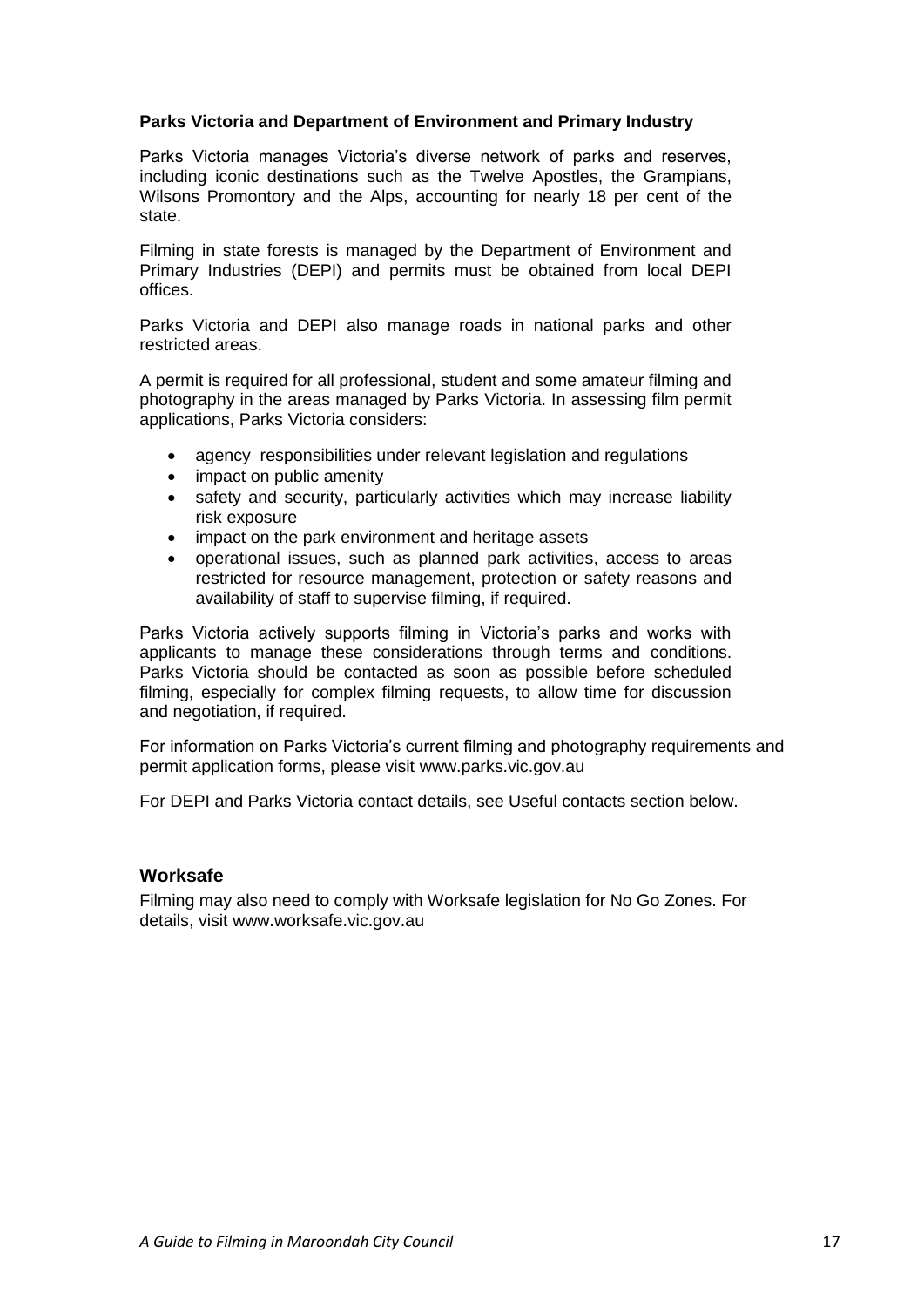# **Section 4: Additional information**

## <span id="page-17-0"></span>**Noise management**

Managing noise levels is an important part of Council's commitment to providing a liveable, supportive environment for all. During filming cast and crew should be considerate of anyone using the surrounding area so that sounds from vehicles, generators, cast and crew do not cause unnecessary noise disturbance.

The EPA's *Noise Control Guidelines, Publication 1254* provides guidance on noise and sound management. The guidelines are used as a basis for public agencies to assess the potential noise impacts of filming. You can find this at www.epa.vic.gov.au

# <span id="page-17-1"></span>**Safety on set**

Members of the screen industry in Victoria are responsible for securing the safety of employees, any other individuals at the workplace and the general public. They must comply with occupational health and safety requirements under the law at all times.

All cast and crew on location must follow the direction of the safety supervisor by reading and understanding the production's Safety Report and take responsibility for individual and collective safety. Relevant sections of the Safety Report may need to be submitted to Council.

They must also be aware of the objectives and principles of the *Occupational Health and Safety Act 2004* and implement a system for health and safety management. Film Victoria has compiled a free online resource for the screen industry in Victoria which you can access at www.ohs.film.gov.au

# <span id="page-17-2"></span>**Maroondah City Council acknowledgment**

Council supports filming. We would appreciate acknowledgement in the end credits of your production, or as mutually agreed.

This acknowledgment should include Council's logo and the words "Filmed in Maroondah" or "Thanks to Maroondah City Council".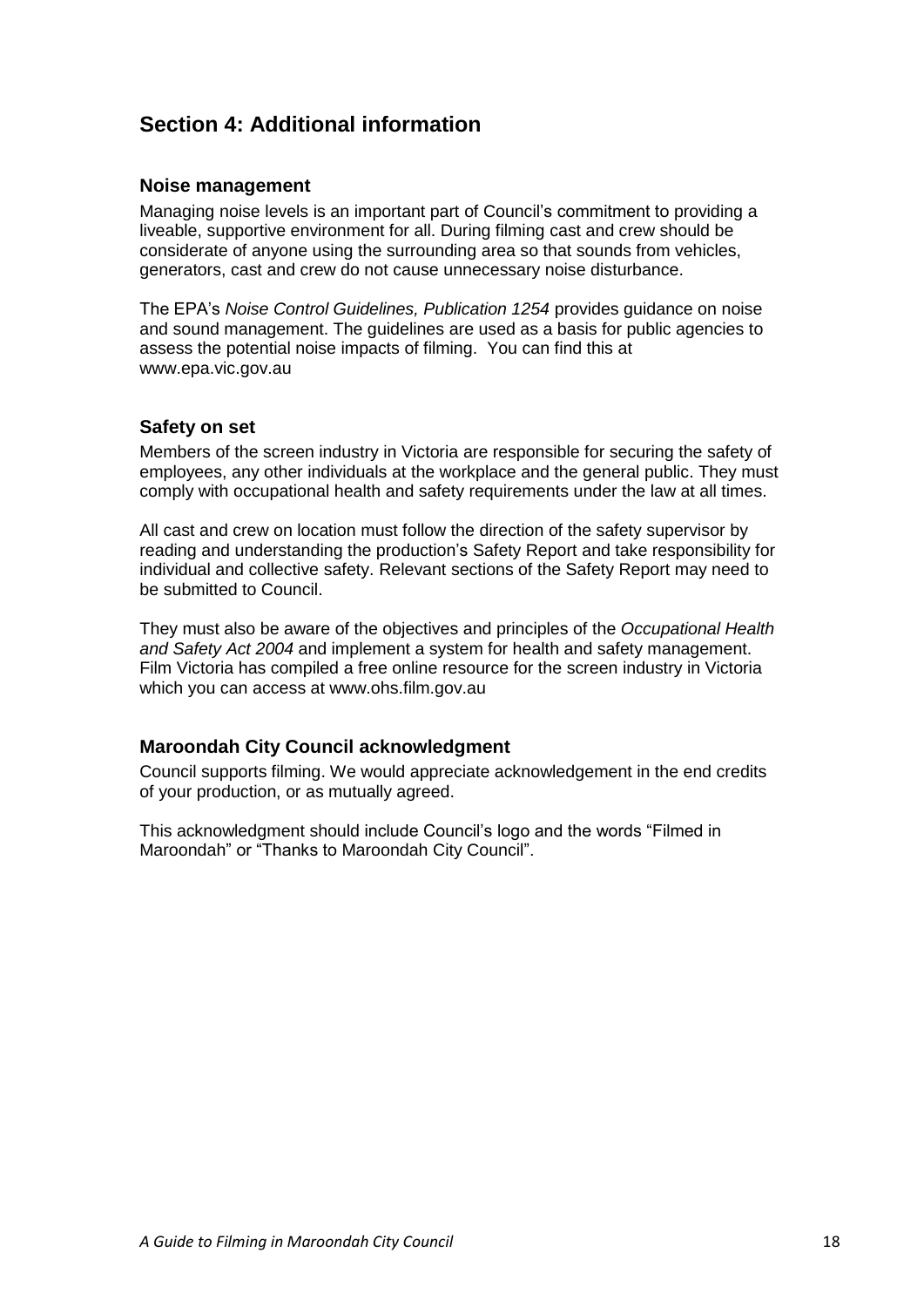# <span id="page-18-0"></span>**Useful contacts**

Maroondah City Council Communications and Marketing 9298 4390 communications@maroondah.vic.gov.au

Film Victoria 03 9660 3200 contact@film.vic.gov.au www.film.vic.gov.au

Screen Australia 03 8682 1900 www.screenaustralia.gov.au

VicRoads 03 9093 1486 vicroadsfilming@roads.vic.gov.au www.vicroads.vic.gov.au

Victoria Police Film and Television Office 03 9247 5599 film.tv@police.vic.gov.au www.police.vic.gov.au

Parks Victoria 13 19 63 or 03 8627 4699 www.parkswebvic.gov.au

Department of Environment and Primary Industries 13 61 86 www.depi.vic.gov.au

Public Transport Victoria (PTV) 1800 800 007 www.ptv.vic.gov.au/specialevents

Yarra Trams 03 9619 3200 www.yarratrams.com.au

Metro Trains 03 9610 2610 www.metrotrains.com.au

V/Line 03 9619 5901 www.vline.com.au

Victorian Taxi Association 03 9676 2635 www.victaxi.com.au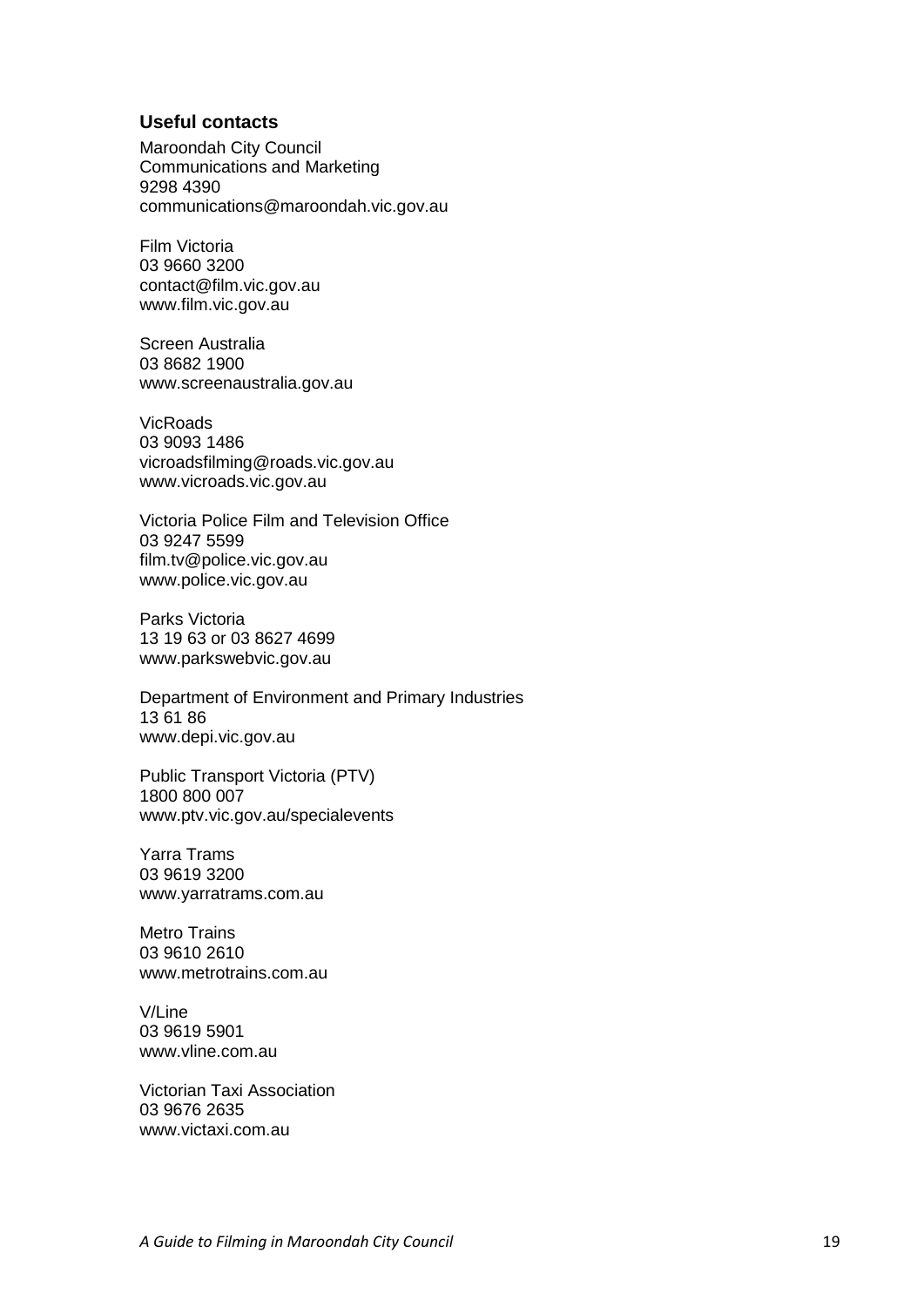# <span id="page-19-0"></span>**Section 5: Glossary**

**Bump in** refers to the process of setting up a location before filming commences. This may include setting up infrastructure, equipment and camera positions, props and scenery.

**Bump out** refers to the process of packing up a location after filming has been completed. This may include breaking down infrastructure, equipment, props and scenery.

**Camera Mounts/Rigs** refers to a camera or another piece of equipment which is safely and securely attached internally or externally to a vehicle.

**Certificate of Currency** is documentary evidence that an insurance contract is issued by an insurer, outlining the insurance policy details, including the level of insurance held, dates of policy and the interested parties.

**Director** is the person responsible for overseeing the creative aspects of a film, including controlling the content and flow of the film's plot, directing the performances of actors, selecting the locations in which the film will be shot, and managing technical details such as the positioning of cameras, the use of lighting, and the timing and content of the film's soundtrack.

**Essential Vehicles** are vehicles that are required to be positioned as close to the filming location as possible and generally include camera truck, grips truck, electrics truck, standby props truck, sound van, generator van, safety and nurse vehicles.

**Establishing Shots** are images taken of the outside of a building or other structure to show where another scene is set. These are usually quick to film and have lowimpact requirements, with minimal crew or equipment.

**Filming** in this handbook refers to the recording of images, including but not limited to film, video, digital or electronically for the purpose of exhibition and/or broadcast (television, cinema, internet, etc). Generally, it includes photography and photo shoots.

**Film-maker/Film Applicant** is the person/company responsible for the overall management of the filming activity and is the key contact for Maroondah City Council.

**Communications and Marketing** is the single point of contact at Maroondah City Council responsible for managing film permit applications.

**Film Permit** is the document that the filming applicant is issued upon successful submission and review of all filming activity plans and documentation. The film permit authorises the applicant to film in accordance with the terms and conditions outlined in the permit. This ensures that it is conducted in accordance with the safety and amenity regulations of a public agency.

**Filming Schedule/Running Sheet** is a comprehensive list, which details the timing, sequence and location of filming activity in chronological order so that the filmmaker, Council and other stakeholders know what is happening and when. A good running sheet includes a timeline of the filming activity, bump in and out details and scenes being filmed.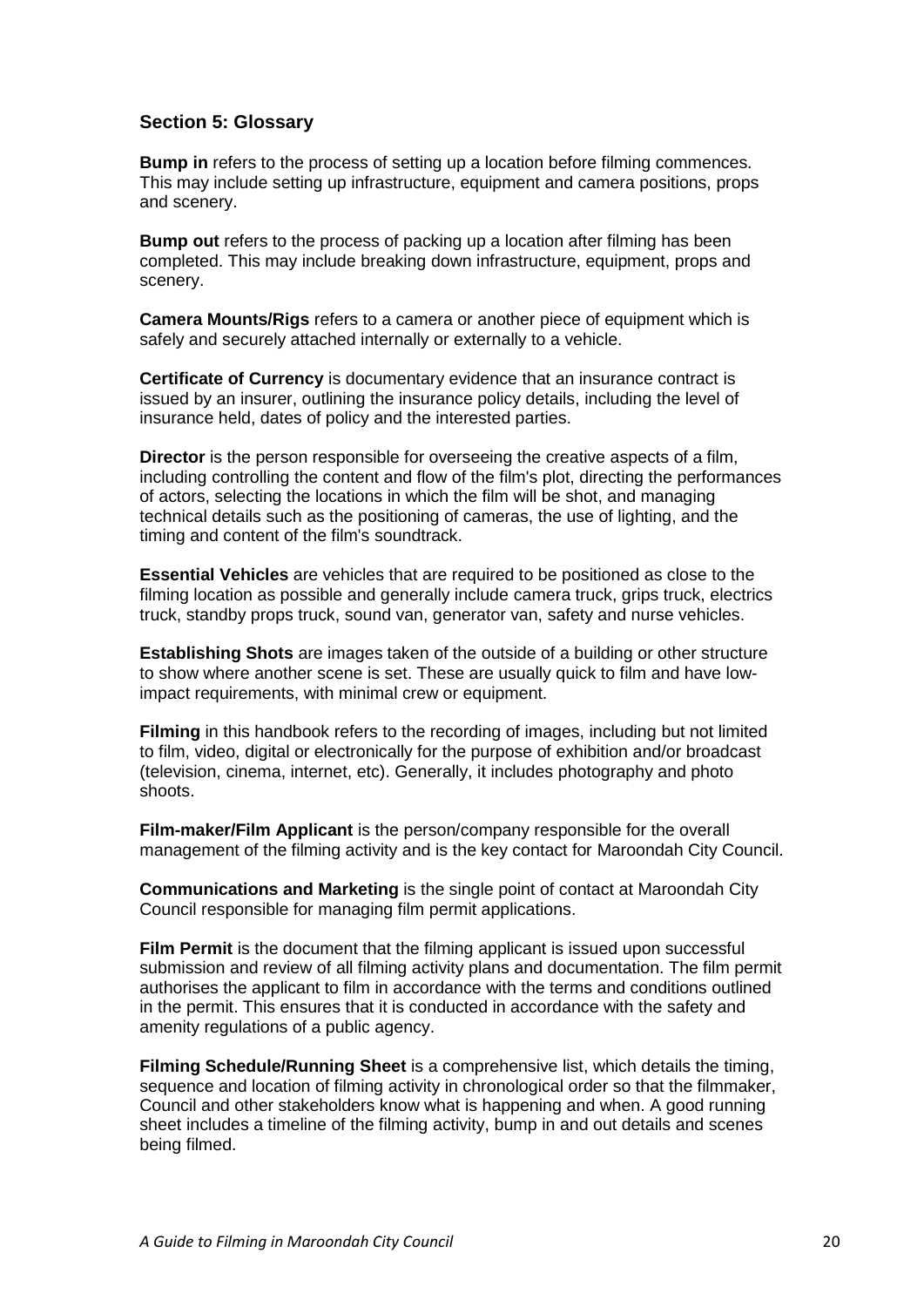**Hazard** is anything that has the potential to cause damage to life, health or property and applies to substances, work methods or machines or any other factors in the work environment.

**Hold and release** is a temporary road closure where traffic is prevented by an accredited traffic management person, from travelling on a road where filming is taking place.

**Key Crew** refers to the most important people in the crew with authority to make decisions.

**Location** is the area of production, whether it relates to parking, traffic control, crew facilities, the filming set or unit base site.

**Location Manager** is the person responsible for finding and securing locations to be used for the production and managing the logistics, permits and costs involved. They are the face of the production to the community. On large-scale productions, the head of the location teams may be referred to as the supervising location manager.

**Location Scout** is the person responsible for the initial scouting of locations for the production, taking into account production logistics such as location fees and budgetary restrictions, local permitting costs and regulations, camera and ling requirements, convenience to other locations, production services, crew and unit parking.

**Location Survey/Recce** refers to a pre-filming visit to a location to work out its suitability for filming, including access to necessary facilities and assessment of any potential lighting or sound issues. This is usually undertaken by a location manager or location scout.

**Low Loader** is a specialist filming vehicle used to safely transport a vehicle containing talent while moving on open roads.

**Make Good** means to recompense or repair damage. In terms of filming 'making good' refers to the agreement that a production company will, 'make good' a location upon completion and that it is returned to the same condition it was in prior to filming. This will include repairing any damage that may have occurred during the course of filming.

**Mobile Production Office** is sometimes part of large scale productions and is used by crew to work on the details of logistics and running sheets for upcoming filming.

**On-Set Location Manager** assists the location manager and is on set before, during, and after the filming process. General responsibilities include arriving first at the location to allow the set dressers onto the set, maintaining the cleanliness of the location areas during filming and liaising with residents and other stakeholders on the day.

**Pre-Production** is the planning stage of a film's production cycle, once the project has been financed but before actual filming begins. This can include script editing, budgeting, set design, location scouting and casting.

**Producer** has ultimate responsibility for the entire production and controls matters such as raising finance, hiring the writer, director and other key personnel, along with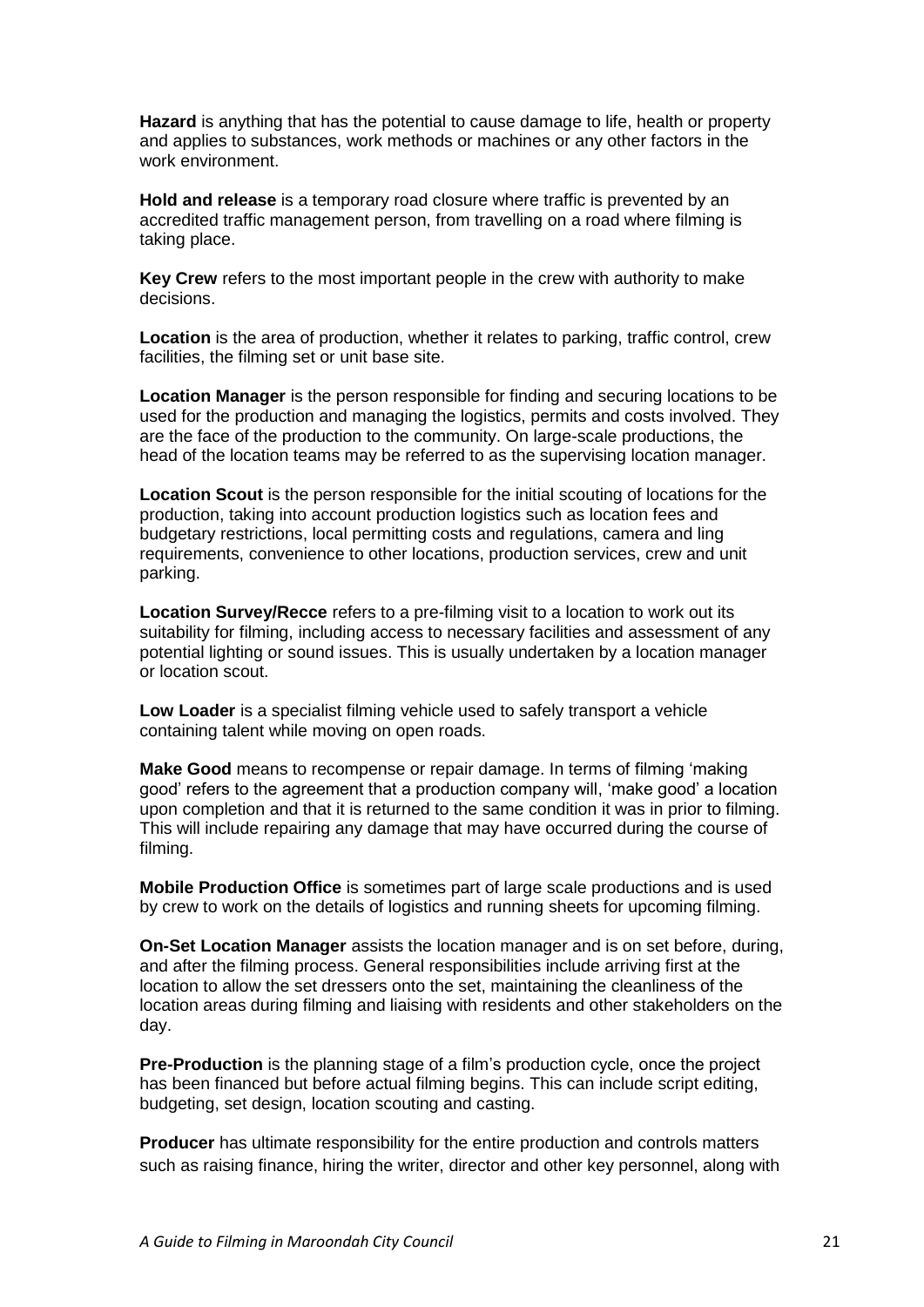all the business associates. The producer is involved throughout the production from development, to completion of filming and post production through until the project is released theatrically or broadcast on television.

**Line Producer/Production Manager** supervises the physical aspects of the production including personnel, equipment, budget, and scheduling. It is their production manager's responsibility to make sure the filming stays on schedule and within its budget. The production manager often works under the supervision of a line producer and directly supervises the production coordinator. It is not unusual for the production to have both or just one of these roles.

**Production** is the general process of putting a film together from pre-production through to its completion and delivery. It also refers to the middle stage of the process (preceded by pre-production and followed by post-production). The production stage is when principal photography occurs (the actual filming).

**Production Designer** is responsible for creating the physical, visual appearance of the film - settings, costumes, props, character makeup

**Post Production** is the final stage in a film's production once principal photography concludes. This stage typically includes picture editing, sound editing, visual effects, musical scoring, sound mixing and dubbing.

**Public Agency** means a committee of management, council, Court Services Victoria, a Department Head, Minister, public entity, the Secretary of the Department of Environment and Primary Industries, a trust established by legislation to manage Crown land or the Victorian Racing Club Limited

**Public Land** means Crown land or land owned by or vested in a public agency.

**Risk** depends on such factors as the nature of the hazard, the degree of exposure, the potential consequences and individual characteristics such as susceptibility to hazardous substances.

**Risk Assessment** means the process of evaluating the probability and consequences of injury or illness arising from exposure to an identified hazard and for the purposes of this document includes hazard identification and risk control initiatives.

**Rigging Shots** includes setting, hanging or attaching any additional features, equipment or scaffolding to a vehicle in order to capture a particular camera position.

**Road closure** is the complete blockage of a road for a set period of time. Road closures require detours to be organised and do not occur on major roads unless suitable precautions have been taken. 'Partial' or single lane closures are often used to avoid complete road closures.

**Rolling road blocks** is a technique is used on a road when it is not suitable to stop traffic completely (eg. on a freeway), and enables traffic to move safely at a controlled speed, but to not get in the way of filming during a shot.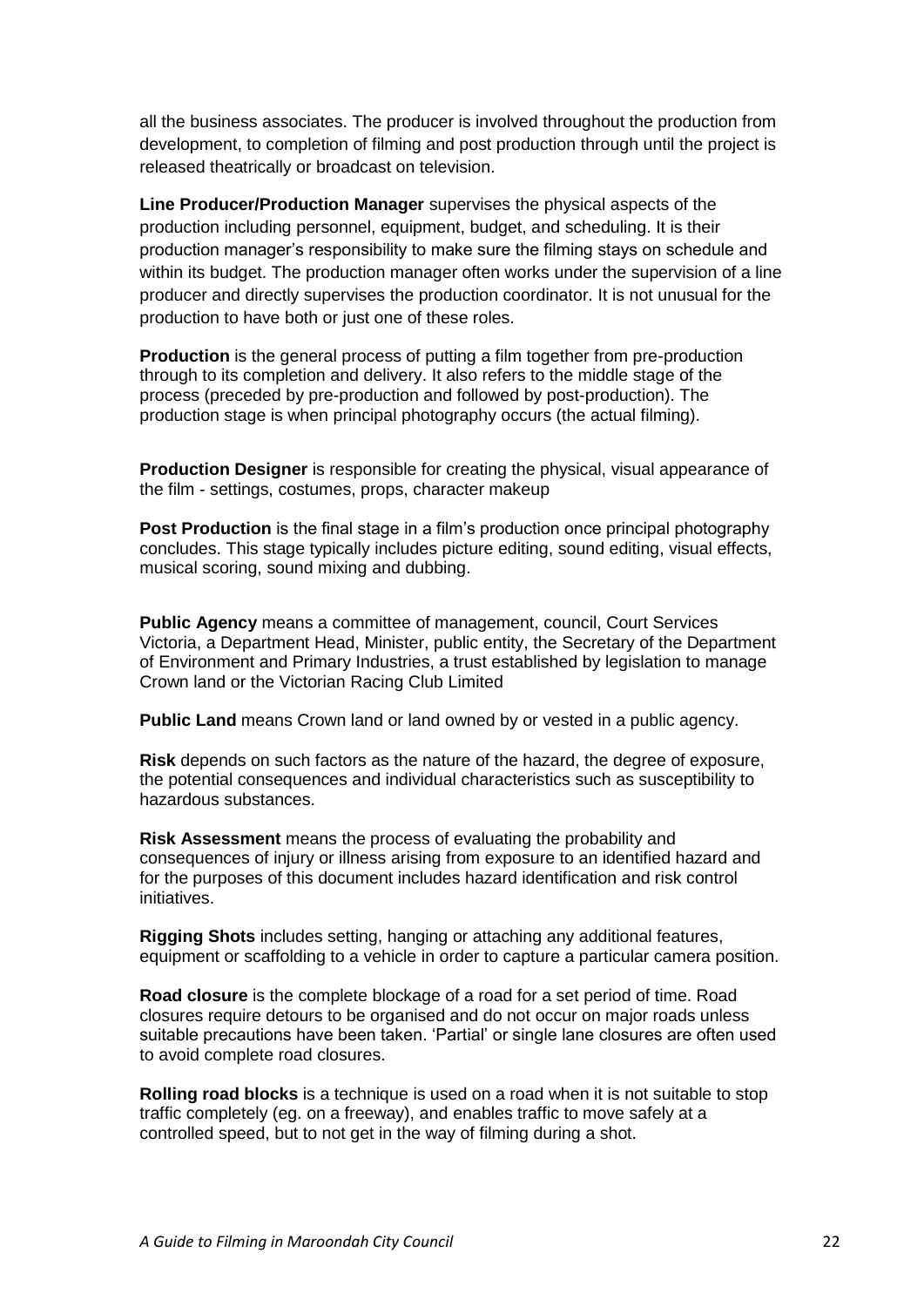**Safety Supervisor** works with the producer to oversee the safety of the cast and crew and any other individual who may come in contact with the film crew or filming activities. They also ensure the implementation of recommendations contained in the production safety report and/or safety plan.

**Site Plan (Mud Map)** is a snapshot of the location, which identifies all aspects of the filming activity including equipment, infrastructure, camera position/s, pedestrian and or traffic control, generators, amenities, etc. The site plan should also reference streets, laneways and other distinguishable landmarks.

**Specialist Filming Vehicles** includes tracking, low loader vehicles or vehicles with camera mounts and/or rigging shots that require a special registration from VicRoads to be allowed to drive on open roads.

**Stakeholders** refers to a person, resident, business or group with an interest in any happenings taking place in the vicinity of where their residence or business is situated.

**Tracking Vehicle** is a specialist filming vehicle designed specifically for film crew to be transported safely while filming a moving vehicle on open roads. Tracking Vehicles can also have rigs and cranes attached to them.

**Unit Base** is the term used when referring to the hub of a film production while filming on location. The unit base will generally consist of unit truck/van, makeup/ wardrobe/greenroom buses, catering truck and runner vehicles. This is where the cast and crew gather for meals and the onset production office is managed.

**Vox pop** is an interview with members of the general public. It is an abbreviation of the Latin phrase *vox populi* which means 'voice of the people'.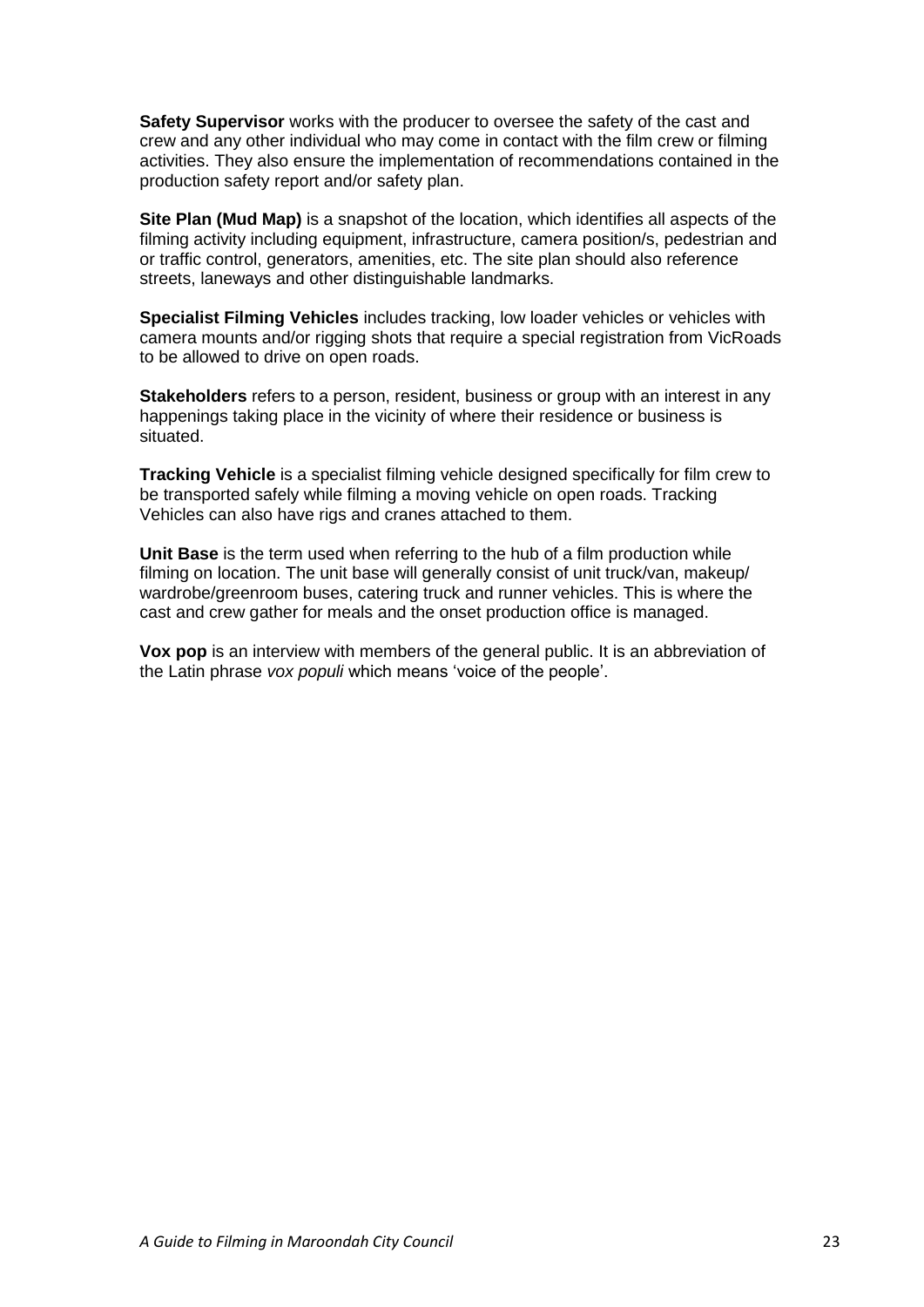# <span id="page-23-0"></span>**SECTION 6: APPENDICES**

In this section, you will find examples of:

- 1. Filming Schedule / Running Sheet
- 2. Contact list
- 3. Infrastructure, Equipment and Major Props List
- 4. Site Plan
- 5. Unit Base/Essential Vehicles Mud Map
- 6. Risk Management Checklist
- 7. Risk Management Plan
- 8. Sample Stakeholder Notification Letter
- 9. Filmmakers Checklist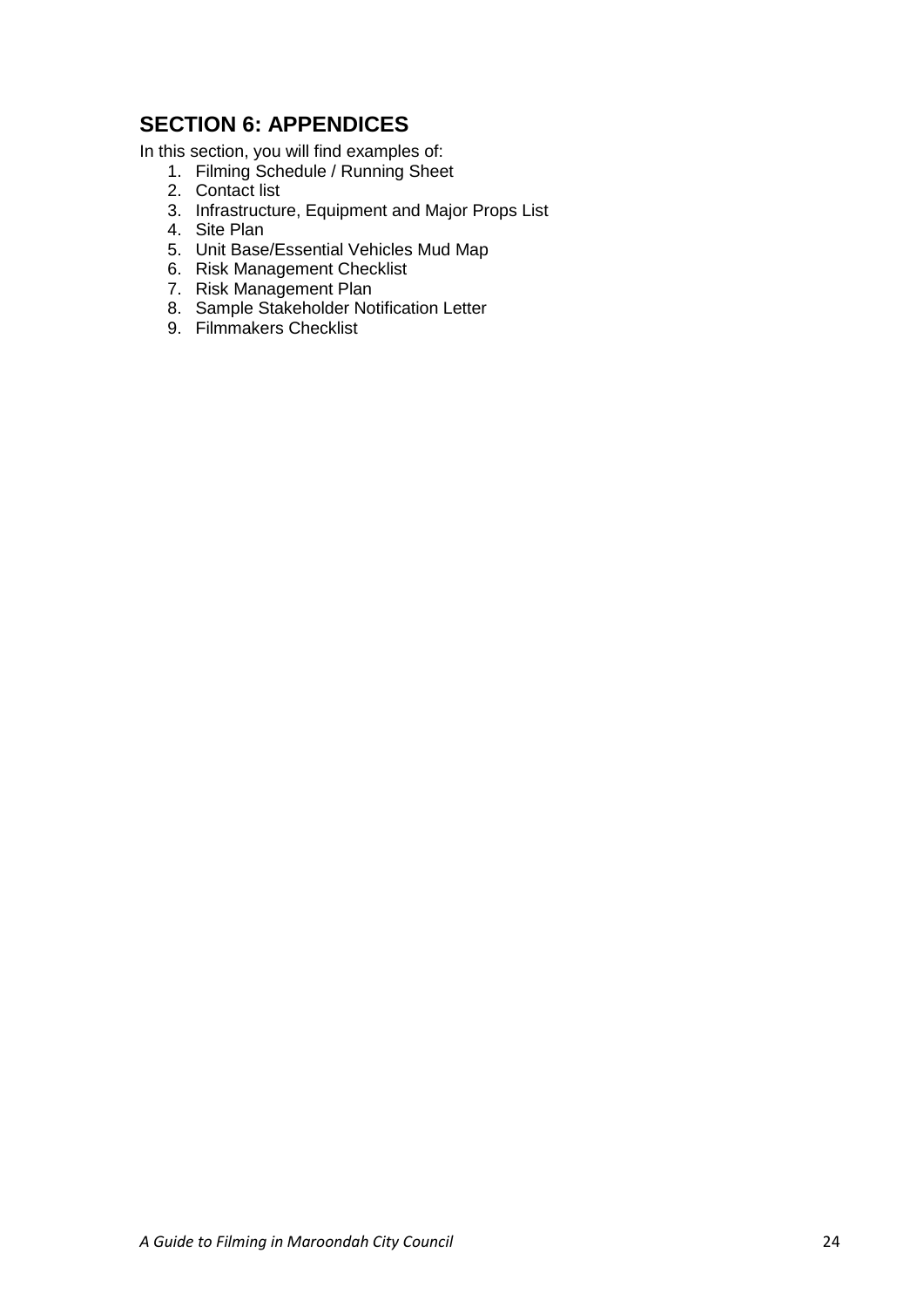# <span id="page-24-0"></span>**1. Example Filming Schedule / Running Sheet**

**Filming Schedule / Running Sheet** sets the timing, sequence and location of your filming activity in chronological order so that film companies, Maroondah City Council and other stakeholders know what is happening and when. A useful running sheet includes a timeline of the filming activity bump in, scenes being filmed and bump out details.

**Scene** refers to scene number marked within the script.

**Internal/External** refers to whether the filming is taking place in an Interior location or exterior location.

**Scheduled Time** refers to the times that certain scenes will be filmed and always refers to the 24 hour clock.

**Scene/Location** refers to the scene location according to the script.

**Actual Location** refers to the actual location within Maroondah where the scene is being filmed.

|                                            | <b>FILMING SCHEDULE</b>  |                                 |                                 |                                  |                                                                                                                                      |  |  |
|--------------------------------------------|--------------------------|---------------------------------|---------------------------------|----------------------------------|--------------------------------------------------------------------------------------------------------------------------------------|--|--|
| <b>Filming Activity:</b><br>Date:<br>Time: |                          |                                 |                                 |                                  |                                                                                                                                      |  |  |
| <b>Scene</b>                               | <b>Internal/External</b> | <b>Scheduled</b><br><b>Time</b> | <b>Scene</b><br><b>Location</b> | <b>Actual</b><br><b>Location</b> | <b>Action</b>                                                                                                                        |  |  |
|                                            | $0700 - 0730$            |                                 |                                 | Grey<br><b>Street</b>            | Bump In                                                                                                                              |  |  |
| 13/34                                      | External                 | $0730 - 1030$                   | Exterior<br>Hospital            | Grey<br><b>Street</b>            | Exterior<br>dialogue scene<br>where<br>character is<br>leaving hospital<br>and bumps into<br>friend.<br>Conversation<br>takes place. |  |  |
| 12/36                                      | External                 | 1030 - 1430                     | <b>Exterior</b><br>Hospital     | Grey<br><b>Street</b>            | <b>Exterior cut</b><br>away of<br>characters<br>going their<br>separate ways                                                         |  |  |
| 12/37                                      | Internal                 | 1430 - 2000                     | Hospital                        | Mercy<br>Hospital                | Internal<br>dialogue scene<br>set in hospital<br>room with<br>patient in bed.                                                        |  |  |
|                                            |                          | 2000 - 2030                     |                                 |                                  | <b>Bump Out</b>                                                                                                                      |  |  |

**Action** refers to what will be happening in the scene being filmed.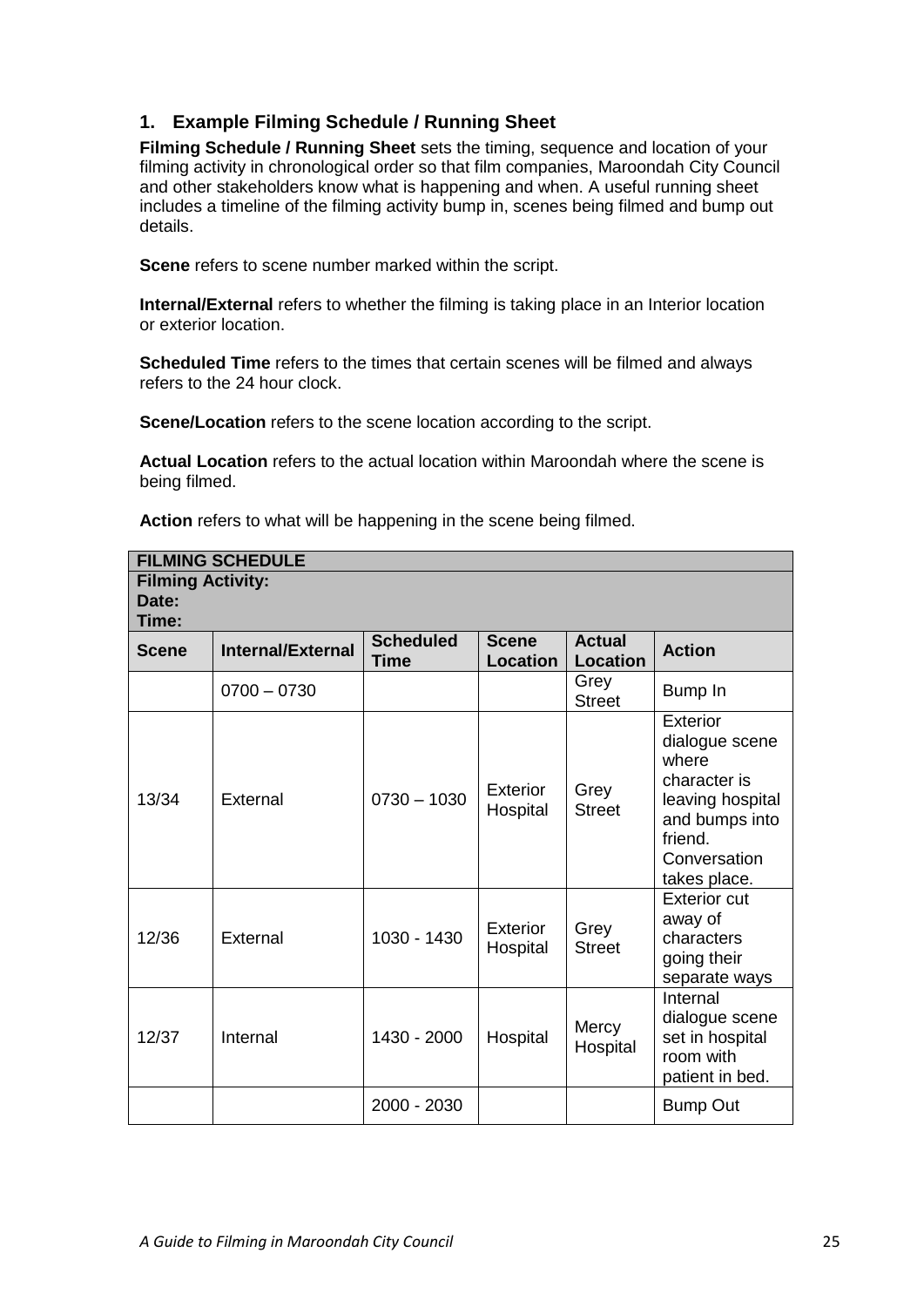# <span id="page-25-0"></span>**2. Example Contact List**

**Contact List** outlining key contacts for the filming activity.

Please note a contact list should include the full name of the person, their position and their contact number for on the day of filming.

| <b>CONTACT LIST</b>      |                           |               |                  |
|--------------------------|---------------------------|---------------|------------------|
| <b>Filming Activity:</b> |                           |               |                  |
| Date:                    |                           |               |                  |
| Time:                    |                           |               |                  |
| <b>Name</b>              | <b>Title/Position</b>     | <b>Mobile</b> | <b>Bus Phone</b> |
|                          | Producer                  |               |                  |
|                          | <b>Location Manager</b>   |               |                  |
|                          | On Set Location Manager   |               |                  |
|                          | <b>Traffic Management</b> |               |                  |
|                          | Officer                   |               |                  |
|                          | <b>Safety Officer</b>     |               |                  |
|                          | Victoria Police Personnel |               |                  |

### <span id="page-25-1"></span>**3. Example Infrastructure, Equipment and Major Props List**

Infrastructure, equipment and major props list should detail all infrastructure, equipment and major props on location which will then be detailed in the film permit. Anything not listed is not approved and, if used, will mean a breach of permit conditions.

|                          | <b>INFRASTRUCTURE, EQUIPMENT AND MAJOR PROPS LIST</b> |  |  |  |  |
|--------------------------|-------------------------------------------------------|--|--|--|--|
| <b>Filming Activity:</b> |                                                       |  |  |  |  |
| Date:                    |                                                       |  |  |  |  |
| Time:                    |                                                       |  |  |  |  |
| <b>Department</b>        | <b>Equipment</b>                                      |  |  |  |  |
| Camera                   | Camera, lens, tripods, trolleys                       |  |  |  |  |
| Sound                    | Boom, Microphones, Sound cart                         |  |  |  |  |
| Lighting                 | Light, cables                                         |  |  |  |  |
| Grips                    | Dolly, tracks, stands, rigging equipment              |  |  |  |  |
| Generator                | Generator, cables                                     |  |  |  |  |
| Unit                     | Tea/coffee cart, chairs, rubbish bins, pop up tent    |  |  |  |  |
| Art                      | List all major props - couch, light, etc.             |  |  |  |  |
| Safety                   | Cable mats, witches hats, safety mat, signs           |  |  |  |  |
| Vehicles                 | 3x trucks, 2x cars, 1x mock-up police car             |  |  |  |  |
| Other                    |                                                       |  |  |  |  |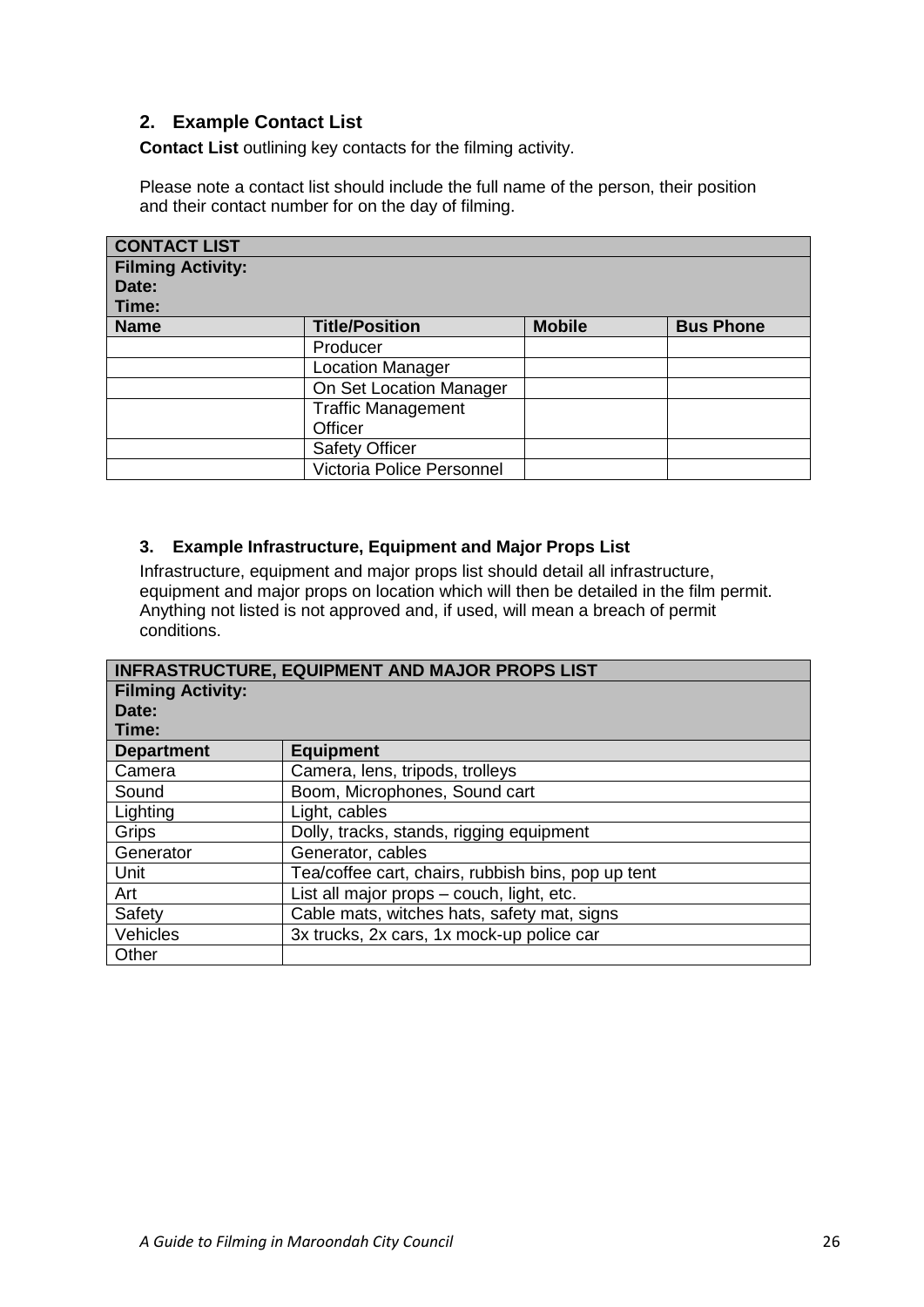# <span id="page-26-0"></span>**4. Example Site Plan / Mud Map**

A **Site Plan**, commonly referred to by the industry as a **Mud Map**, identifies the location and all aspects of the filming activity, including equipment, infrastructure, major props, camera position/s, pedestrian and/or traffic control/movement, generators, amenities, etc.

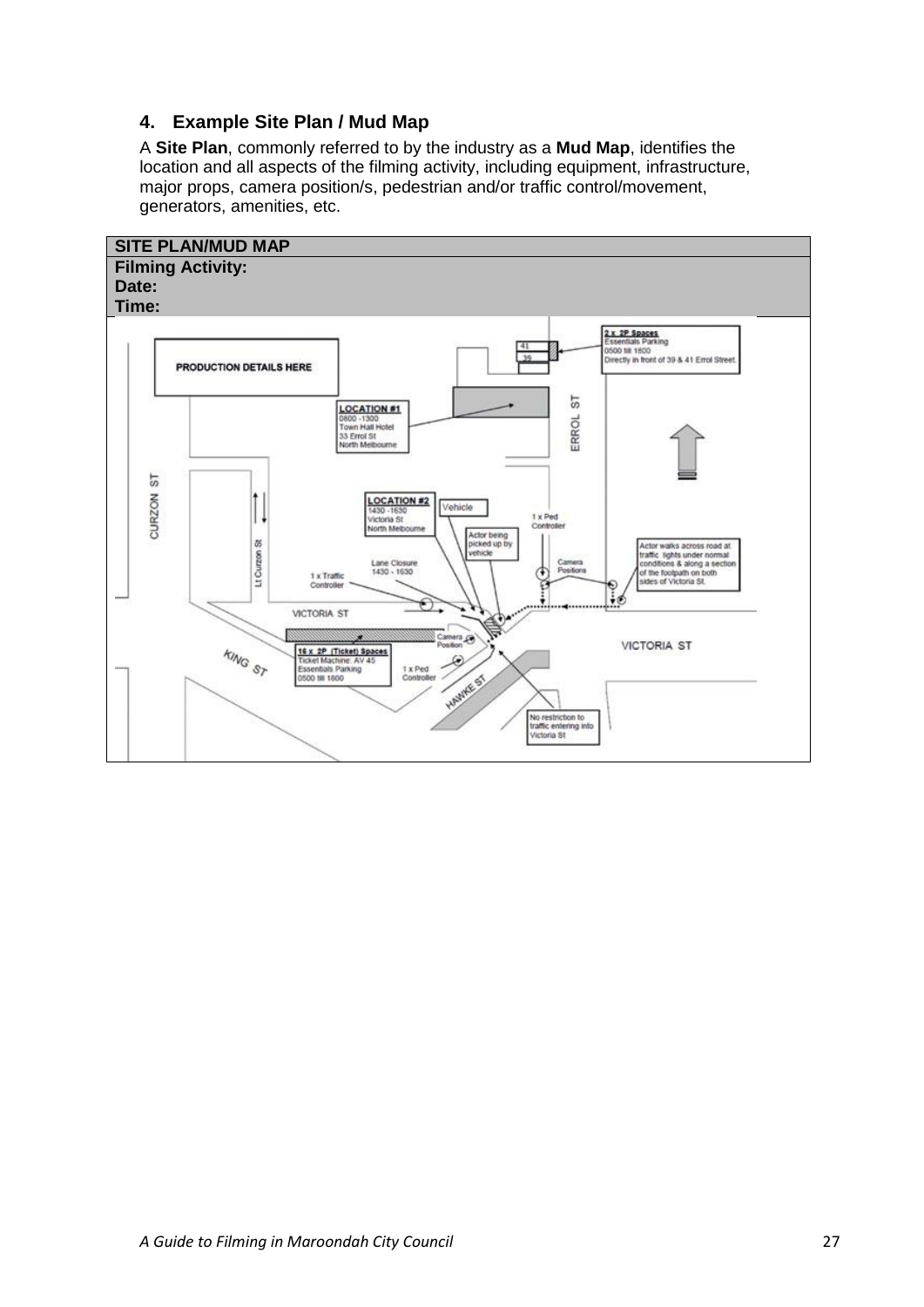# <span id="page-27-0"></span>**5. Example Unit Base/Essential Vehicles Mud Map**

A **Unit Base/Essential Vehicles Mud Map** clearly identifies where the essential vehicles and unit base will be located. In the below example it shows where the essential vehicles will be located and what they are.

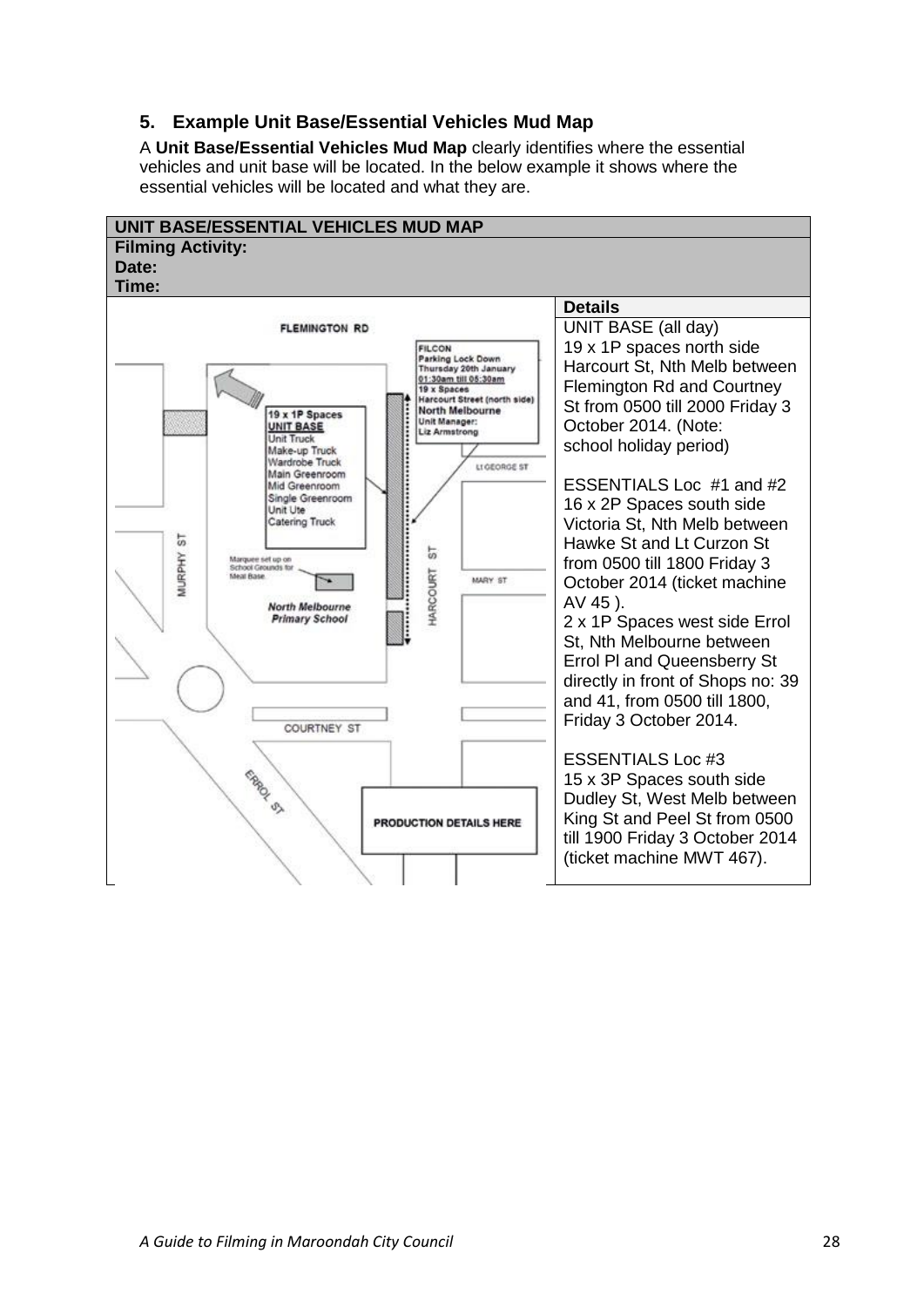# <span id="page-28-0"></span>**6. Example Risk Management Checklist**

A **Risk Management Checklist** is used to identify and manage risks associated with the filming activity. Please use the below example as a guide only, as each production will have its own unique requirements.

|                | <b>RISK MANAGEMENT CHECKLIST</b> |           |            |     |                |
|----------------|----------------------------------|-----------|------------|-----|----------------|
|                | <b>Filming Activity:</b>         |           |            |     |                |
| Date:          |                                  |           |            |     |                |
| Time:          |                                  |           |            |     |                |
| #              | <b>Risk description</b>          | <b>OK</b> | Not OK $ $ | N/A | <b>Details</b> |
| 1              | Barriers in place - safety       |           |            |     |                |
|                | fences                           |           |            |     |                |
| $\overline{2}$ | Catering checklists              |           |            |     |                |
| 3              | Confined spaces                  |           |            |     |                |
| 4              | Disabled access and              |           |            |     |                |
|                | facilities                       |           |            |     |                |
| 5              | Drinking water                   |           |            |     |                |
| 6              | Electrics - i.e. lighting,       |           |            |     |                |
|                | stands                           |           |            |     |                |
| $\overline{7}$ | Elevated work platforms -        |           |            |     |                |
|                | i.e. scissor lift                |           |            |     |                |
| 8              | Emergency access                 |           |            |     |                |
| 9              | Emergency exits unlocked/        |           |            |     |                |
|                | clear                            |           |            |     |                |
| 10             | Emergency services briefed       |           |            |     |                |
| 11             | Exit signage                     |           |            |     |                |
| 12             | Extension leads, cables,         |           |            |     |                |
|                | plugs                            |           |            |     |                |
| 13             | Flammable storage                |           |            |     |                |
| 14             | Fire Brigade briefed             |           |            |     |                |
| 15             | Firearms, replicas and           |           |            |     |                |
|                | weapons                          |           |            |     |                |
| 16             | Fire extinguishers in position   |           |            |     |                |
| 17             | Gas bottles secured              |           |            |     |                |
| 18             | Hot surfaces out of public       |           |            |     |                |
|                | reach                            |           |            |     |                |
| 19             | Housekeeping                     |           |            |     |                |
| 20             | Ladders                          |           |            |     |                |
| 21             | Manual handling                  |           |            |     |                |
| 22             | Participants/ marshals           |           |            |     |                |
|                | briefed                          |           |            |     |                |
| 23             | Noise                            |           |            |     |                |
| 24             | Pedestrian access                |           |            |     |                |
| 25             | Performers trained               |           |            |     |                |
| 26             | Powered and non-powered          |           |            |     |                |
|                | lifting devices - i.e. crane     |           |            |     |                |
| 27             | Police briefed                   |           |            |     |                |
| 28             | Radio (2 way) function           |           |            |     |                |
| 29             | Roads and walkway                |           |            |     |                |
|                | condition                        |           |            |     |                |
| $\mathfrak{B}$ | Safety officers                  |           |            |     |                |
| 31             | Scaffolding - i.e. sets          |           |            |     |                |
| 32             | Sharp and protruding objects     |           |            |     |                |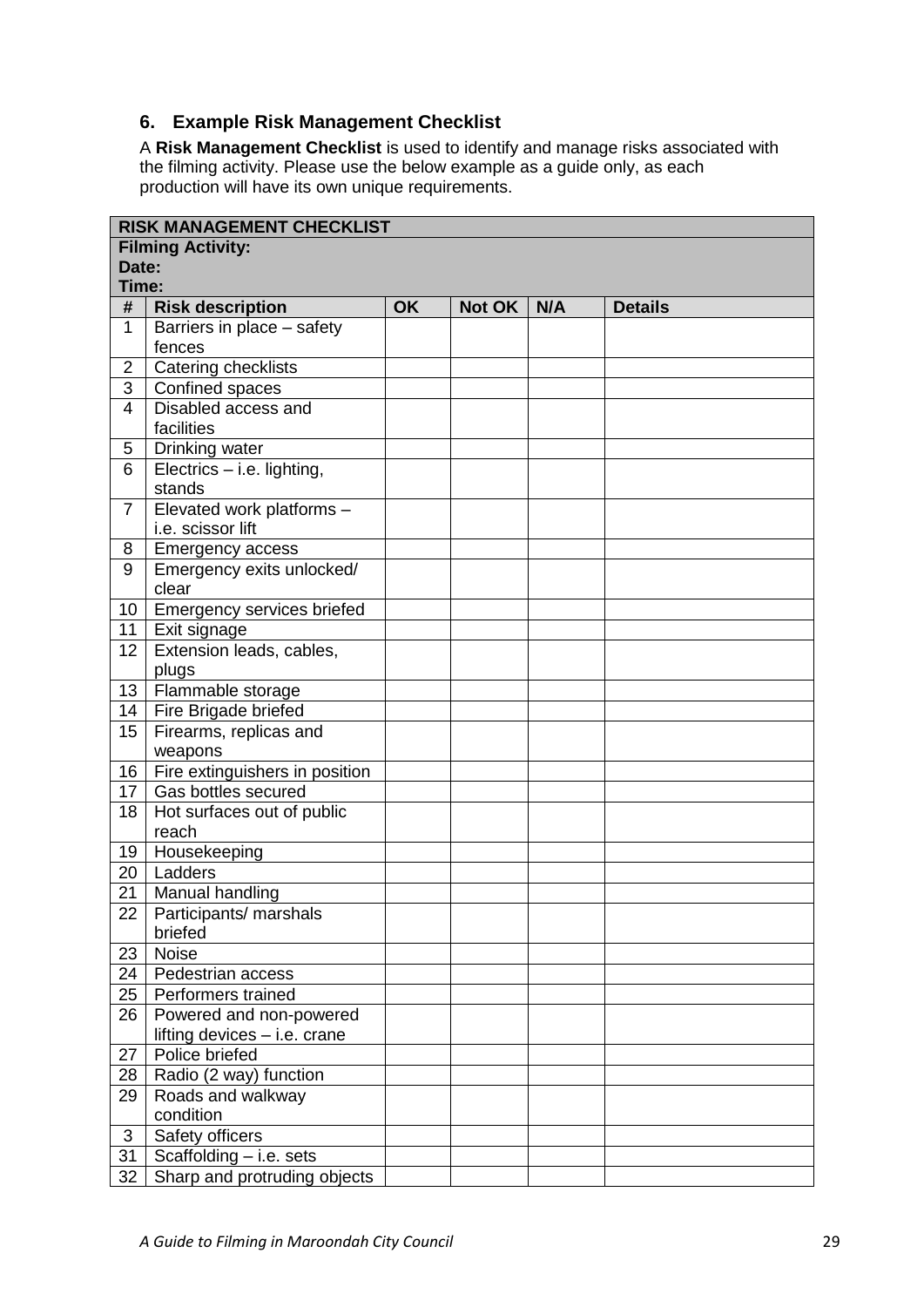| 33<br>Steps and handrails                                                       |  |  |  |  |
|---------------------------------------------------------------------------------|--|--|--|--|
| condition                                                                       |  |  |  |  |
| Special effects - i.e. smoke<br>34                                              |  |  |  |  |
| machines, explosions                                                            |  |  |  |  |
| Specialist filming vehicles<br>35                                               |  |  |  |  |
| 36<br>Special rigs                                                              |  |  |  |  |
| Sufficient number of toilets<br>37                                              |  |  |  |  |
| 38<br>Tents/marquees secured                                                    |  |  |  |  |
| Toilets functioning<br>39                                                       |  |  |  |  |
| Trees and branches<br>40                                                        |  |  |  |  |
| 41<br>Tripping hazards $-$ i.e.                                                 |  |  |  |  |
| electrical cords, cables,                                                       |  |  |  |  |
| ropes                                                                           |  |  |  |  |
| 42<br>Umbrellas secured                                                         |  |  |  |  |
| 43<br>Vehicles removed from site                                                |  |  |  |  |
| 44<br>Wardens                                                                   |  |  |  |  |
| 45<br>Warning signage                                                           |  |  |  |  |
| Weather and wind conditions<br>46                                               |  |  |  |  |
| 47<br>Work involving heights                                                    |  |  |  |  |
| Safety concerns transferred to sign off sheet and handed to site safety officer |  |  |  |  |
|                                                                                 |  |  |  |  |
| Inspected by<br>Date                                                            |  |  |  |  |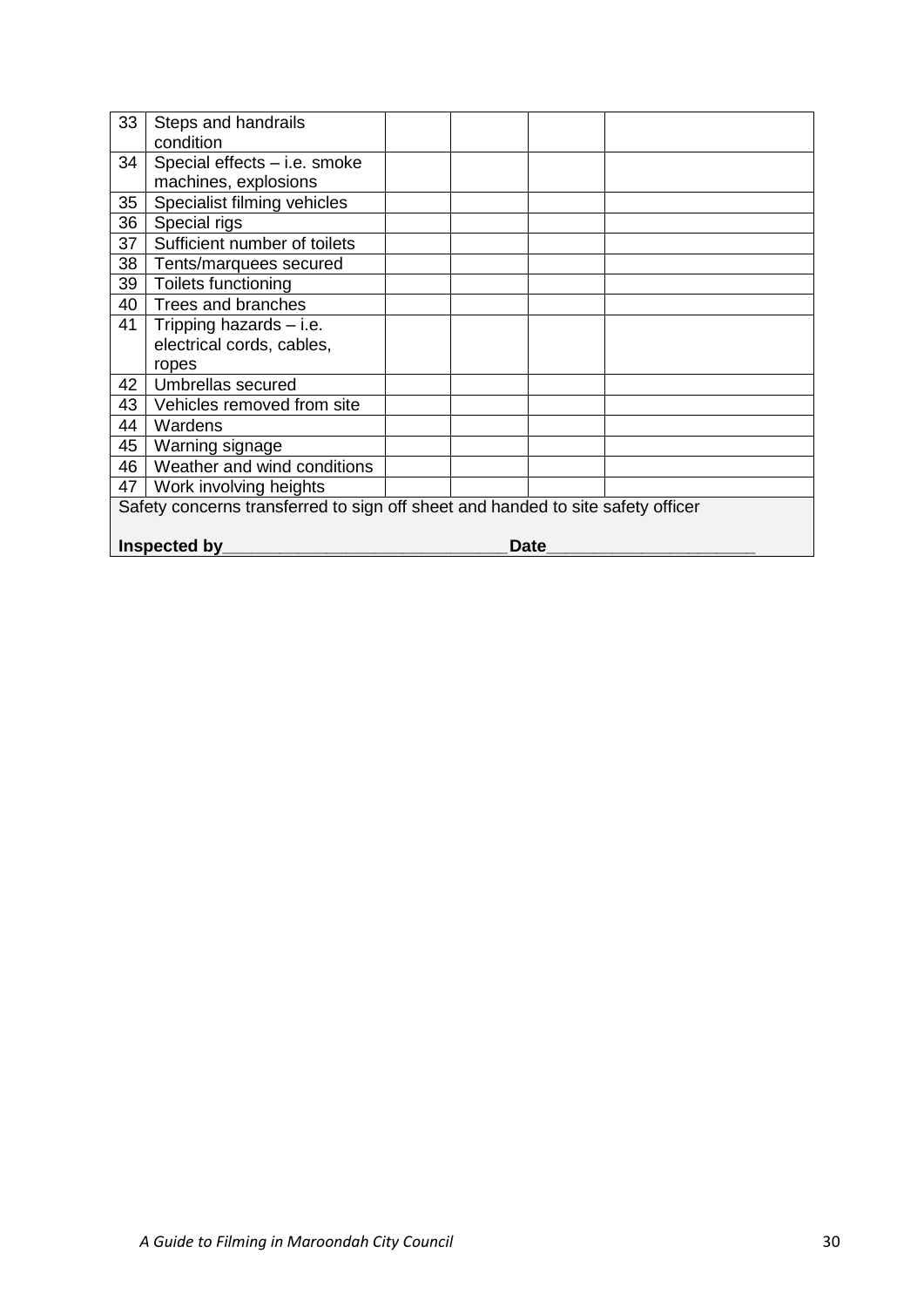# <span id="page-30-0"></span>**7. Example Risk Management Plan**

A **Risk Management Plan** is used to identify and manage risks associated with filming. From your risk management checklist you will be able to determine the level of risk and what measures have been put in place to mitigate that risk arising from possible incidents from happening.

- 1. Identify all foreseeable risks (as per risk management checklist).
- 2. Describe their physical consequence should risk occur (i.e. injury, financial loss).
- 3. Review current strategies (controls) for eliminating this risk. Current strategies are what is currently in place in your work strategies to mitigate certain risks.
- 4. Assess the risk (likelihood, consequence and rating).
- 5. Accept or reject risk Accept (A) if satisfied with the current control to manage risk. Reject (R) if you would like to implement further controls to better manage risk.
- 6. If rejected, assess further controls.
- 7. Re-assess the risk based on new control measures (likelihood, consequence and rating).
- 8. Assign strategies to relevant and appropriate persons.

Use the following risk matrix to identify and rate any foreseeable risks, then complete the risk management.

|                   |                                                            | <b>Consequences</b> |              |                 |              |            |
|-------------------|------------------------------------------------------------|---------------------|--------------|-----------------|--------------|------------|
| Likelihood        |                                                            | Insignifica         | <b>Minor</b> | <b>Moderate</b> | <b>Major</b> | Catastroph |
|                   |                                                            | nt                  |              |                 |              | ic         |
|                   |                                                            |                     | $\mathbf{2}$ | 3               | 4            | 5          |
| A (almost         |                                                            | Н                   | Н            | E               | Е            | Ε          |
| certain)          |                                                            |                     |              |                 |              |            |
| <b>B</b> (likely) |                                                            | М                   | н            | н               | F            | ь.         |
| C (moderate)      |                                                            |                     | М            | н               | F            | Е          |
| D (unlikely)      |                                                            |                     |              | М               |              | F          |
| $E$ (rare)        |                                                            |                     |              | М               | н            | н          |
|                   |                                                            |                     |              |                 |              |            |
| Legend            |                                                            |                     |              |                 |              |            |
| E                 | <b>EXTREME RISK: immediate action required</b>             |                     |              |                 |              |            |
| н                 | HIGH RISK: senior management attention needed              |                     |              |                 |              |            |
| $M$               | MODERATE RISK: management responsibility must be specified |                     |              |                 |              |            |
|                   | LOW RISK: manage by routine procedures                     |                     |              |                 |              |            |

Below is an example of how two risks identified in the risk management checklist have been rated and what controls are in place to stop any potential incident. This needs to be done for all identified risks.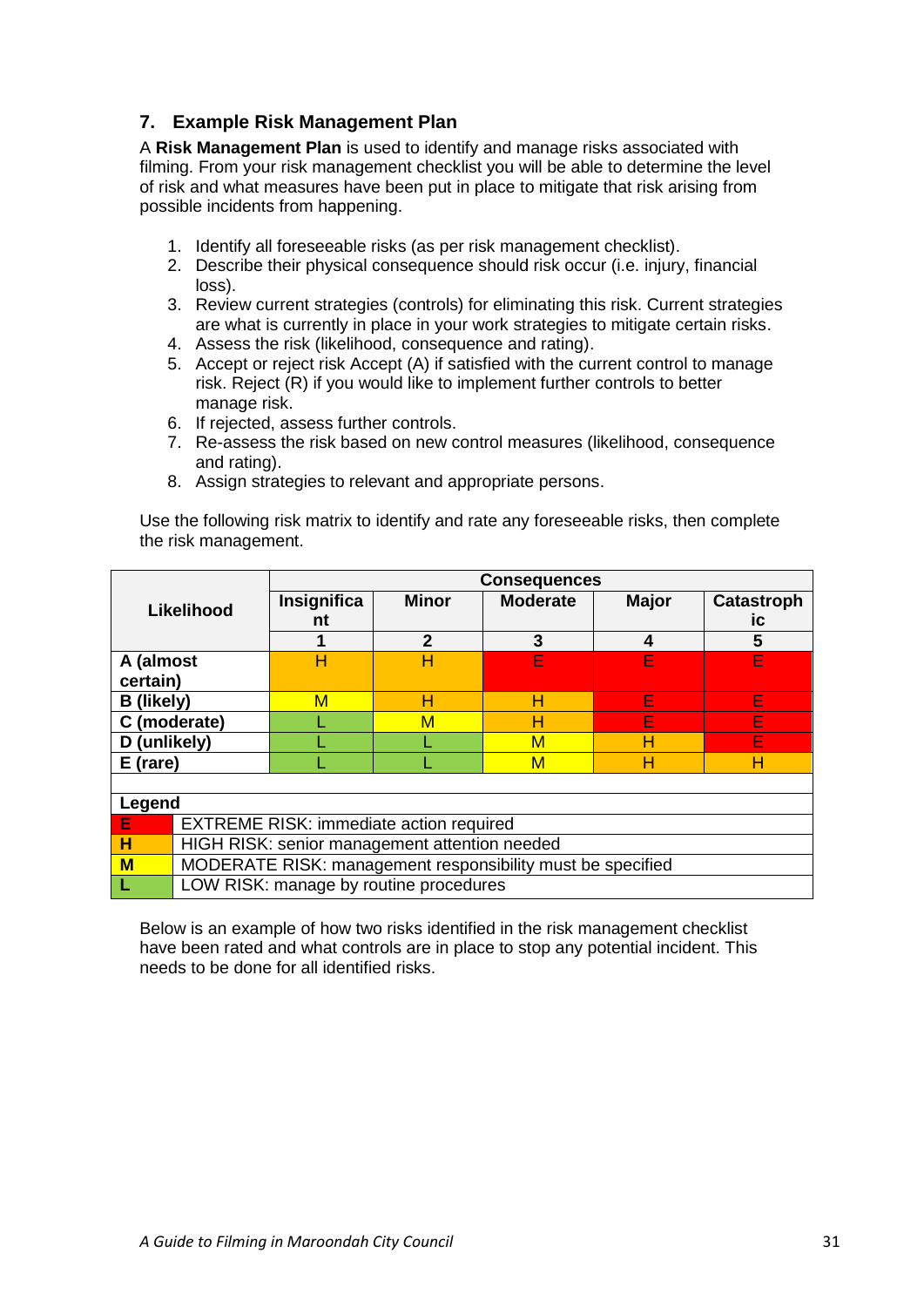|       | <b>RISK MANAGEMENT PLAN</b>                                                 |                                                                                         |                                                                                               |                           |                              |                                  |
|-------|-----------------------------------------------------------------------------|-----------------------------------------------------------------------------------------|-----------------------------------------------------------------------------------------------|---------------------------|------------------------------|----------------------------------|
|       | <b>Filming Activity:</b>                                                    |                                                                                         |                                                                                               |                           |                              |                                  |
| Date: |                                                                             |                                                                                         |                                                                                               |                           |                              |                                  |
| Time: |                                                                             |                                                                                         |                                                                                               |                           |                              |                                  |
|       | <b>Location</b>                                                             |                                                                                         |                                                                                               |                           |                              |                                  |
|       | <b>Organiser responsible</b>                                                |                                                                                         |                                                                                               |                           |                              |                                  |
| #     | <b>Risk</b>                                                                 | <b>Consequence</b>                                                                      | <b>Current</b><br><b>Controls</b>                                                             | <b>Risk</b><br>ratin<br>g | Accep<br>t/<br><b>Reject</b> | <b>Person</b><br>Responsi<br>ble |
| 23    | <b>Noise</b>                                                                | Unpleasant<br>surroundings<br>causing aggravation<br>to cast, crew and<br>stakeholders. | First AD to<br>prevent<br>excessive and<br>unpleasant<br>noise levels.                        | D <sub>2</sub><br>L       | A                            | First AD                         |
| 41    | Tripping<br>hazards $-$<br>i.e.<br>electrical<br>cords,<br>cables,<br>ropes | Bodily injury to<br>public or cast/crew.                                                | All cables<br>covered or<br>taped down.<br>Barriers used to<br>fence off area<br>from public. | C <sub>2</sub><br>M       | A                            | Safety<br>Officer                |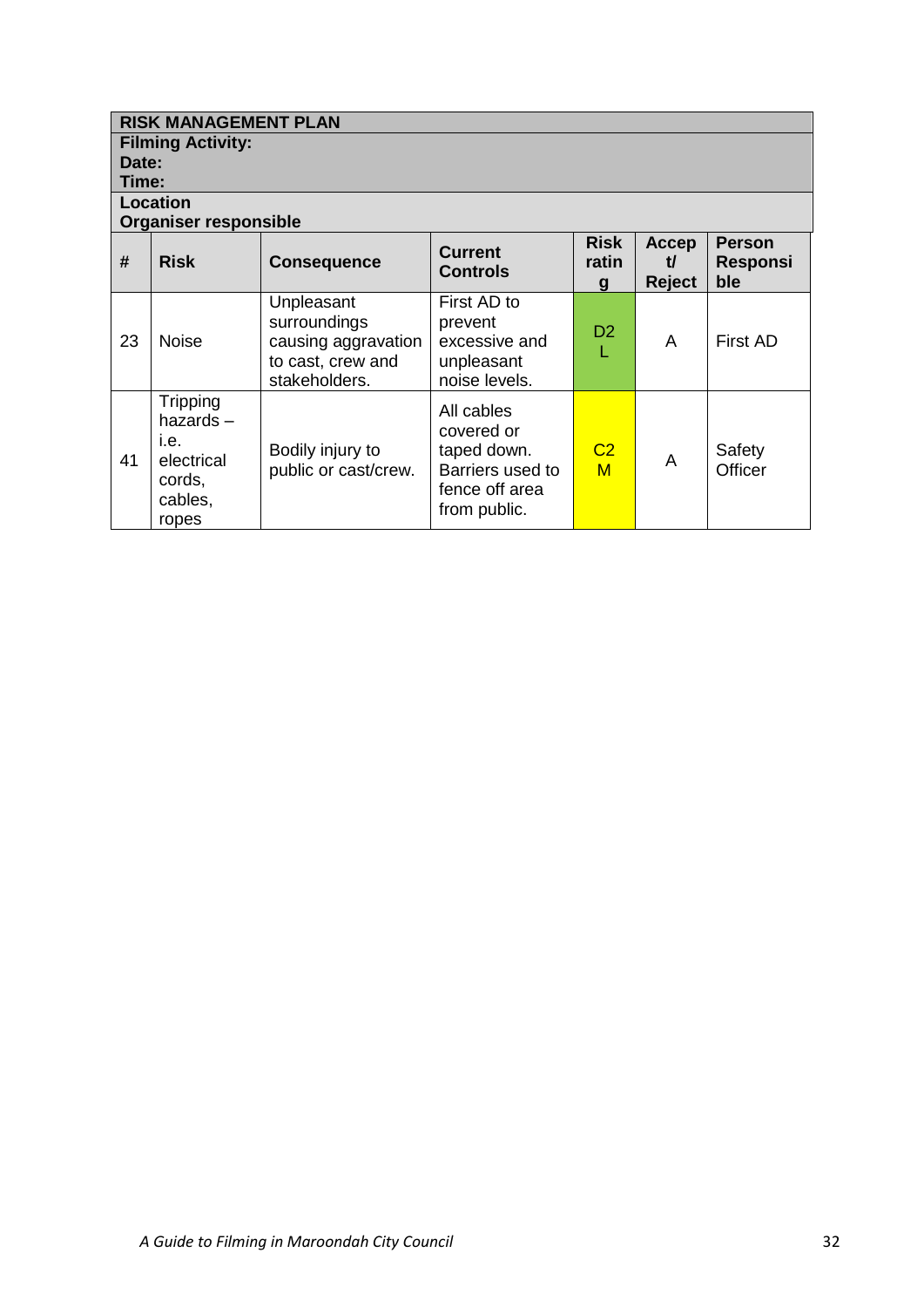# <span id="page-32-0"></span>**8. Example Sample Stakeholder Notification Letter**

A **Stakeholder Notification Letter** is used to inform stakeholders (businesses, residents, public transport authorities, etc.) in the vicinity of where your filming activity is taking place about what you are doing and where. The purpose is to minimise any impact and allow stakeholders to make contact if they have any questions or need arrangements to be made for access.

### PRODUCTION COMPANY NAME/LETTERHEAD

### DATE

# **RE: NOTIFICATION OF FILMING**

Dear Resident/Tenant,

This letter is to inform you that (INSERT PRODUCTION COMPANY) will be filming scenes for a (TELEVISION COMMERCIAL / TELEVISION SERIES / FEATURE FILM / STUDENT FILM) at locations in this area. Please see details below.

FILMING DETAILS

DAY / DATE

START TIME to FINISH TIME

INSERT BRIEF DESCRIPTION OF FILMING

LIST STREETS/PARK/LOCATIONS AFFECTED and HOW THEY WILL BE AFFECTED

To facilitate the filming, the production has obtained permission from Maroondah City Council to park some equipment vehicles on the following streets:

LIST BLOCKS WHERE PARKING IS BEING HELD

This will mean a reduction in the available parking between DAY/TIME to DAY/TIME in the area.

We appreciate the support of the public in our use of locations in and around Maroondah and will make every effort to minimise our impact on your neighbourhood. Noise will be kept to a minimum at all times.

An application for a film permit has been lodged with Maroondah City Council and we will conduct our activities in accordance with the rules and regulations of Council.

We thank you in advance for your understanding and cooperation on this matter.

Should you have any queries or require more information please don't hesitate to contact our onsite location manager/production manager, NAME on MOBILE NUMBER or the Maroondah City Council Communications and Marketing on 9298 4390.

Kind Regards,

LOCATION DEPARTMENT PHONE NUMBER ADDRESS FAX NUMBER EMAIL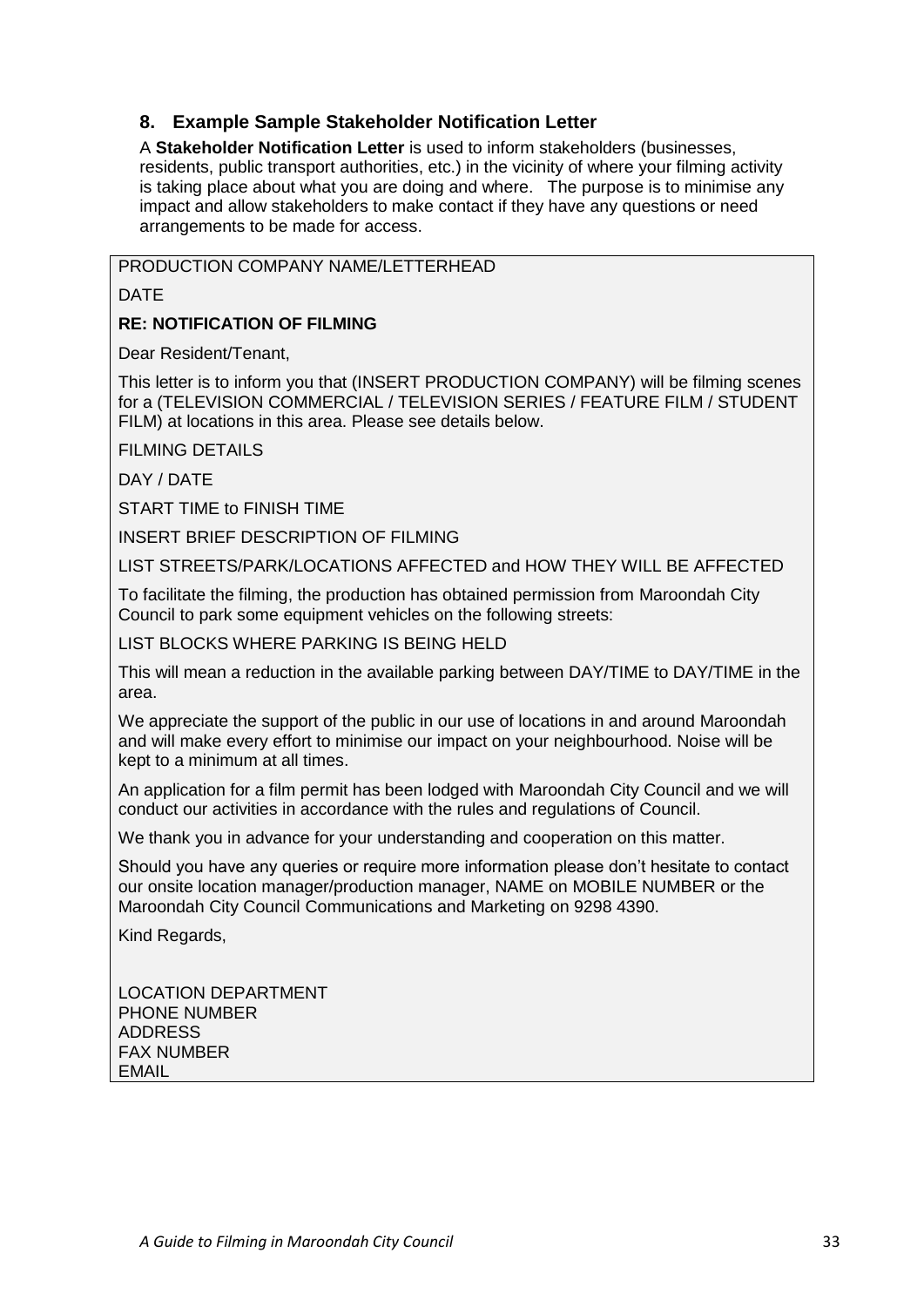# <span id="page-33-0"></span>**9. Filmmakers Checklist**

The following is a best practice guide for filmmakers to use to ensure that they have all the correct documentation for their film permit application.

|        | <b>FILMMAKERS CHECKLIST</b>                                 |
|--------|-------------------------------------------------------------|
|        | <b>Film Details Overview</b>                                |
| □      | Filming activity title/production name                      |
| $\Box$ | Filming activity date and times (includes bump in/bump out) |
| $\Box$ | Filming activity location/s                                 |
| □      | Filming activity organiser's details                        |
| □      | Filming activity description                                |
| П      | Number of crew/cast                                         |
|        | <b>Film Documents Required</b>                              |
| □      | <b>Public Liability Insurance</b>                           |
| □      | <b>Running Schedule</b>                                     |
| $\Box$ | Number of crew/cast                                         |
| $\Box$ | Infrastructure, Equipment and props list                    |
| $\Box$ | Site Plan/Mud Map                                           |
| $\Box$ | Pedestrian Management Plan (where applicable)               |
| $\Box$ | Traffic Management Plan (where applicable)                  |
| $\Box$ | <b>Risk Management Plan</b>                                 |
| $\Box$ | Communication Plan / Stakeholder Notification Letter        |
| □      | Parking (where applicable)                                  |
| $\Box$ | Unit Base and Essential Vehicles Mud Map                    |
| $\Box$ | Waste Management Plan                                       |
| □      | Health Services - Catering approval                         |
| $\Box$ | <b>Film Permit</b>                                          |